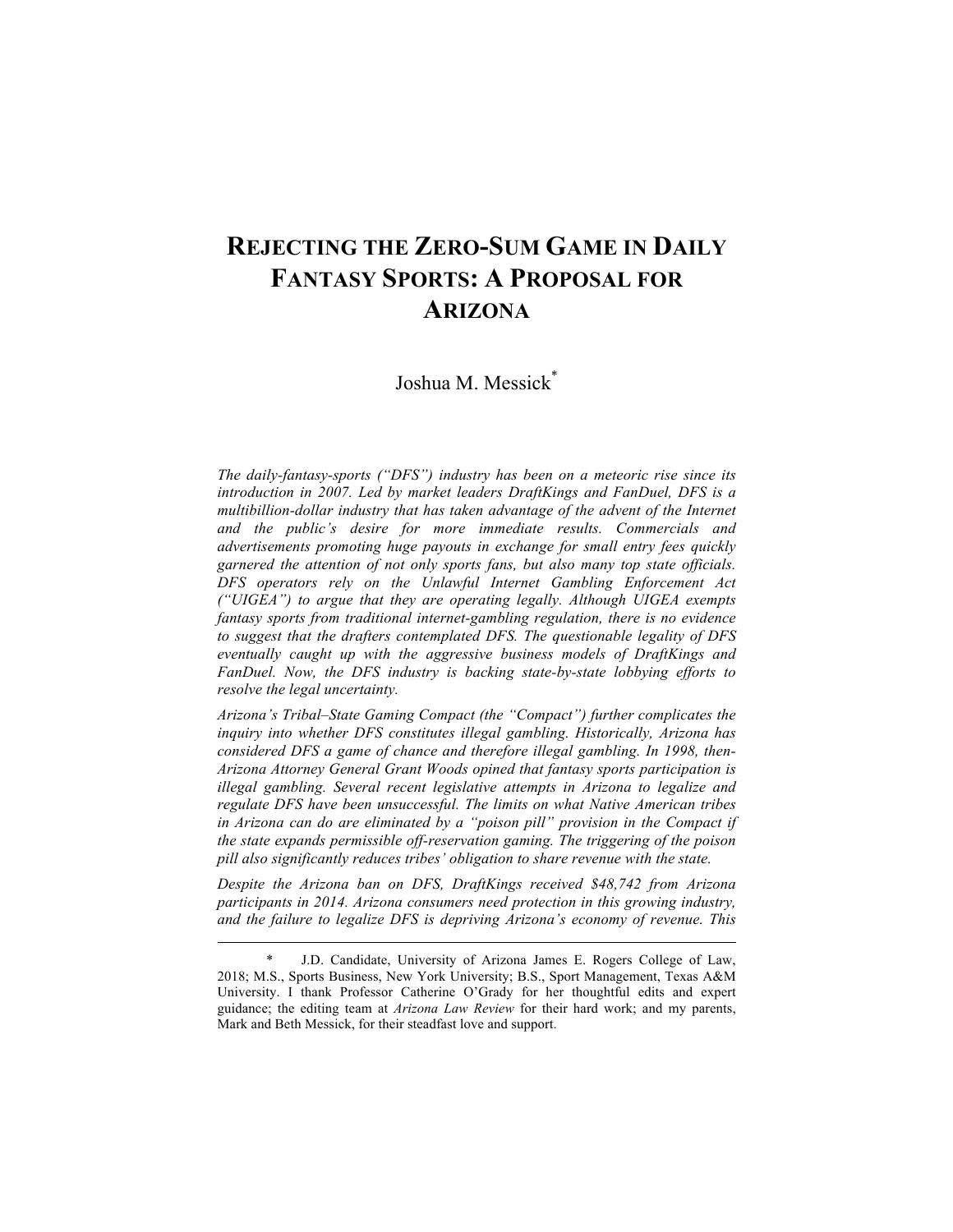*Note recommends that Arizona resolve the uncertain legal status of DFS by passing legislation that would legalize and regulate DFS in Arizona while satisfying the countervailing interests of Arizona tribes. The solution this Note proposes incorporates the ideal definition of DFS, appropriate consumer protections, DFS operator licensing fees and taxes, regulatory oversight, and compliance with the Compact.*

# **TABLE OF CONTENTS**

| V. RESOLUTION OF THE STATUS OF DAILY FANTASY SPORTS IN ARIZONA181<br>B. Proposal for Daily-Fantasy-Sports Legislation in Arizona 183 |  |
|--------------------------------------------------------------------------------------------------------------------------------------|--|
|                                                                                                                                      |  |

# **INTRODUCTION**

Arizona is one of five states that has historically categorized daily-fantasy sports ("DFS") as a game of chance and as such has banned it as illegal gambling.<sup>1</sup> Noting a need for change, state legislators have recently attempted to legalize DFS in Arizona, but these attempts have come up short. For example, S.B. 1515 was introduced in early 2016 but ultimately failed in the Senate Rules Committee.<sup>2</sup> The Bill sought to exempt fantasy-sports-league competitions from laws that have banned DFS as a form of illegal gambling.<sup>3</sup> The proposed legislation's failure can

 <sup>1.</sup> Ryan Rodenberg, *Daily Fantasy Sports State-by-State Tracker*, ESPN, http://www.espn.com/chalk/story/\_/id/14799449/daily-fantasy-dfs-legalization-tracker-all-50-states (last visited Oct. 7, 2017) (showing Iowa, Louisiana, Montana, and Washington as the other four states that have historically banned DFS).

<sup>2.</sup> *Bill Status Inquiry*, ARIZ. STATE LEGISLATURE, https://apps.azleg.gov/ BillStatus/BillOverview?SessionID=115 (last visited Nov. 10, 2016) (enter "1515" into Bill Number box and press "search"); *see also infra* Part IV.

<sup>3.</sup> The Associated Press, *State Legislatures See Flurry of Daily Fantasy Sports Bills*, ARIZ. CAPITOL TIMES (Mar. 7, 2016, 3:15 AM), http://azcapitoltimes.com/ news/2016/03/07/state-legislatures-see-flurry-of-daily-fantasy-sports-bills.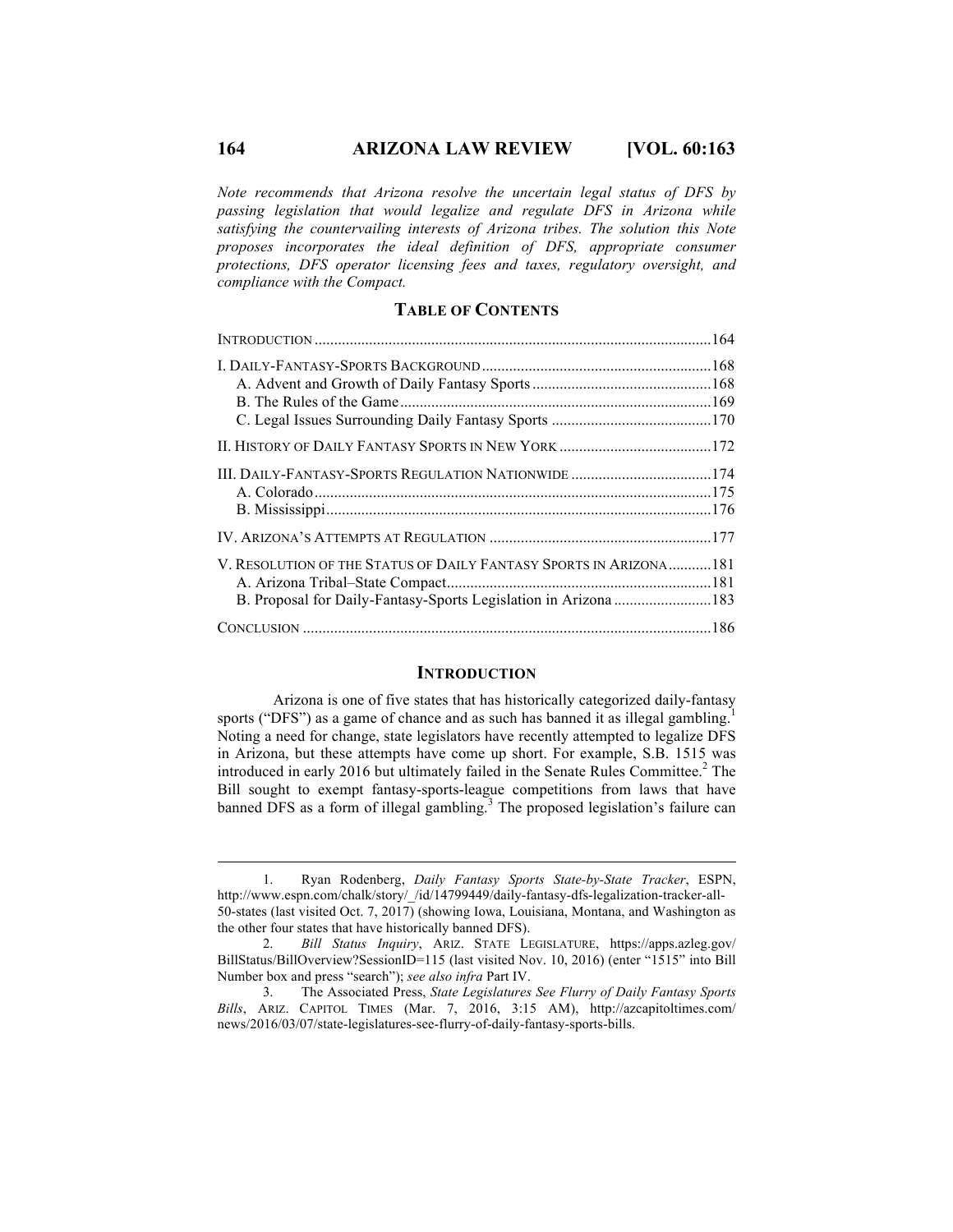largely be attributed to issues created by gaming compacts between Arizona and its Native American tribes.<sup>4</sup>

In 2002, Arizona voters passed the Tribal–State Gaming Compact (the "Compact"), giving Native American tribes the exclusive right to operate certain kinds of gambling within state boundaries.<sup>5</sup> The Compact specifically provides technical standards for gaming machines, established state authority to inspect casinos, requires background investigations and licensing of casino employees and vendor companies, and a requires contribution of 1%–8% of gaming revenue to state and local governments. $\overline{6}$  The contribution amount is determined on a sliding scale based on each tribe's gaming revenue.<sup>7</sup> The Compact requires tribes to have minimum theoretical percentage payouts, $8$  law-enforcement plans to address criminal activity at the casinos, and an online electronic monitoring system for slot machine data.<sup>9</sup> The Compact further provides that if Arizona expands the types of gaming allowed off reservation, a "poison pill"<sup>10</sup> is triggered which eliminates any limits on what tribes can do.<sup>11</sup> Additionally, triggering the poison pill absolves the tribes of any obligation to share revenues with the state.<sup>12</sup> The poison pill, if

5. ARIZ. REV. STAT. ANN. § 5-601.02 (2012) (allowing gaming devices, keno, off-track pari-mutuel wagering, pari-mutuel wagering on horse racing, pari-mutuel wagering on dog racing, blackjack, poker (including jackpot poker), and lottery as permissible forms of regulated gambling by Native American tribes); The Associated Press, *supra* note 3; *see infra* Section V.A.

6. *Tribal–State Compacts*, ARIZ. DEP'T OF GAMING, https://gaming.az.gov/lawcompacts/tribal-state-compacts (last visited Jan. 20, 2017).

7*. Calculation*, ARIZ. DEP'T OF GAMING, https://gaming.az.gov/tribalgaming/tribal-contributions/calculation (last visited Jan. 18, 2018). Each tribe contributes 1% for its first \$25 million of the Class III Net Win; 3% of the next \$50 million; 6% of the next \$25 million; and 8% for revenue in excess of \$100 million. *Id.* Class III Net Win is the difference between gaming wins and losses before deducting casino operating costs. *Id.*

8. Minimum theoretical percentage payouts are the minimum amount of winnings that the tribes must payout to participants. NICOLAE SFETCU, GAMING IN ONLINE CASINOS (2014). Winning patterns, payout amounts, and payout frequency are selected to yield a certain percentage of winnings that goes back to the participants. *See generally id.*

9*. Tribal–State Compacts*, *supra* note 6. Among other things, the Compact also limits the maximum number of casinos, slot machines, and blackjack and poker tables allowed in Arizona. *Id.*

10. A poison pill is a strategy companies use to thwart hostile takeovers. Marie Baca, *What Is a Poison Pill?*, CBS NEWS (Aug. 15, 2008, 1:55 PM), https://www.cbsnews.com/news/what-is-a-poison-pill/. Here, the poison pill is in place to protect the tribes from State expansion of gaming. *See* Josh Coddington, *Dissecting the 'Poison Pill': A New West Valley Casino Can't Trigger It, but Tribes Remain Opposed*, ARIZ. CAPITOL TIMES (Feb. 9, 2015, 7:46 AM), http://azcapitoltimes.com/ news/2015/02/09/dissecting-the-poison-pill-a-new-west-valley-casino-cant-trigger-it-buttribes-remain-opposed/.

11. The Associated Press, *supra* note 3; *see infra* Section V.A.

12. The Associated Press, *supra* note 3.

 <sup>4</sup>*. See, e.g.*, Michelle Ye Hee Lee, *Bill Legalizing Fantasy Sports in Arizona Fails*, ARIZ. REPUBLIC (Mar. 31, 2014, 9:50 PM), http://www.azcentral.com/ story/news/politics/2014/03/30/fantasy-sports-supporters-hope-see-game-legalized/707682 7.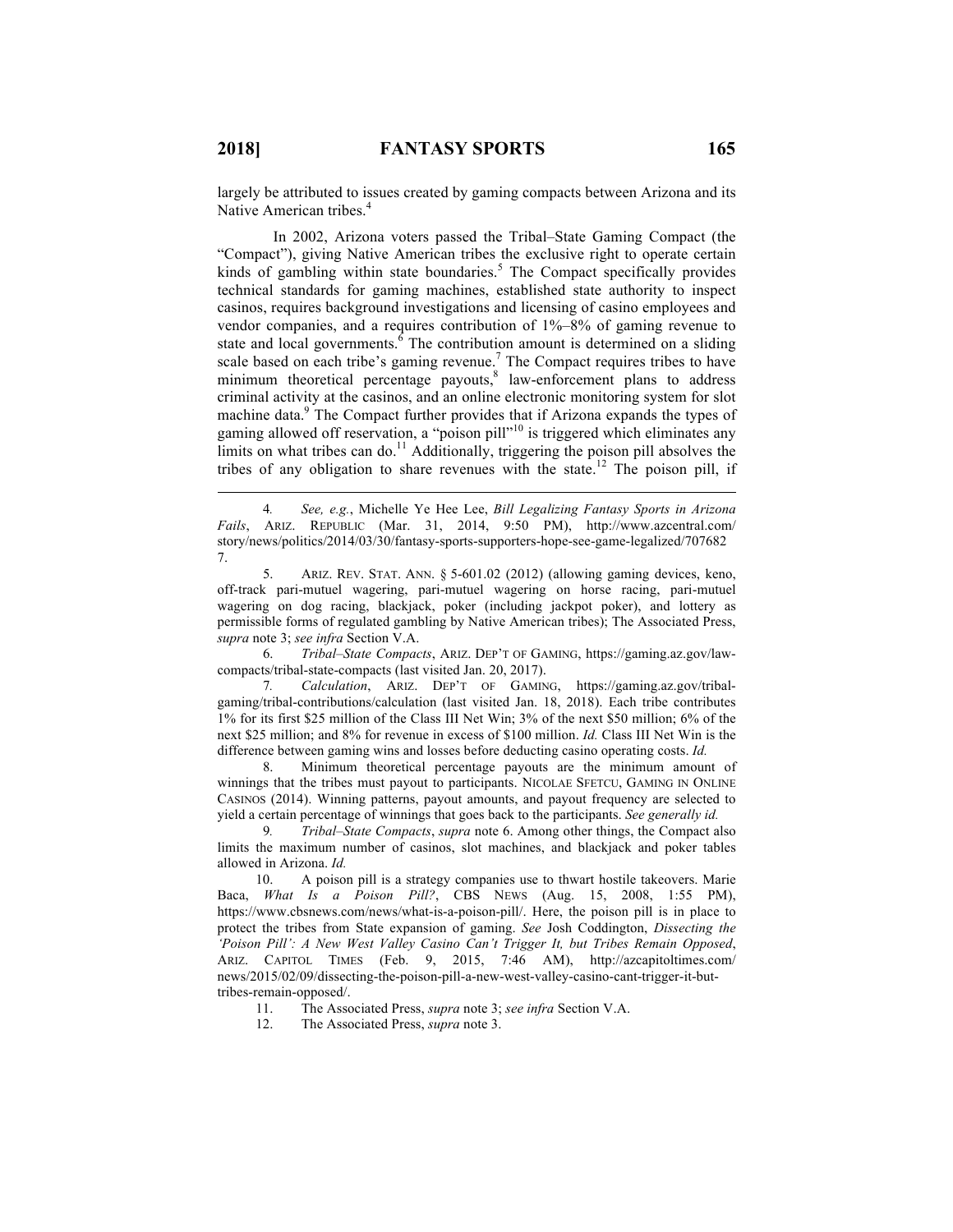triggered, would cost Arizona over \$100 million per year in shared revenues from tribal gaming.13 There are 16 tribes in Arizona operating 24 Class III casinos in the state.<sup>14</sup> Another five tribes do not have casinos but have slot-machine rights, which they may lease to tribes with casinos.<sup>15</sup> The Arizona Indian Gaming Association ("AIGA"), an organization committed to protecting tribal interests, has continuously opposed DFS legislation in the State.<sup>16</sup> The AIGA even has a website dedicated exclusively to opposing DFS legislation in Arizona.<sup>17</sup> The website claims that, because of the poison-pill provision, the Compact would be null and void if the state passes DFS legislation. <sup>18</sup> If the Compact becomes null and void, tribes would be allowed to operate Class III gaming and table games without limitations.<sup>19</sup> Further, tribes could reduce their contribution to the State.<sup>20</sup> The tribes would only be obligated to make quarterly payments to the State equal to 0.75% of the tribe's Class III Net Win.<sup>21</sup>

To operate Class III gaming casinos under the federal Indian Gaming and Regulatory Act ("IGRA"), a tribe must enter into a tribal–state compact, which generally requires the tribes to allow the state to regulate certain gaming activities in exchange for the right to conduct those activities.<sup>22</sup> Shared revenues with the

14*. Tribal–State Compacts*, *supra* note 6. Class III casinos may offer Las Vegasstyle gaming activities (e.g., slot machines, house-banked poker, and blackjack) and are regulated by both the Arizona Department of Gaming and the Tribal Gaming Authority of the tribe that owns the casino. Alternatively, Class II casinos are "regulated solely by the tribe that operates the facility with oversight from federal authorities," and can offer bingo and non-house banked card games. ARIZ. DEP'T OF GAMING, *Class II and Class III FAQ*, gaming.az.gov/class-ii-and-class-iii-faq (last visited Oct. 5, 2016).

15*. Tribal–State Compacts*, *supra* note 6.

16. Dustin Gouker, *Tribal Gaming Interests Waking Up on Fantasy Sports: Oklahoma Coalition Quashes Bill*, LEGAL SPORTS REP. (Mar. 21, 2016), http://www.legalsportsreport.com/9116/tribes-and-fantasy-sports; *see also* Lee, *supra* note 4 (discussing how S.B. 1468, which attempted to make fantasy competitions legal in Arizona, was killed in the Senate by opposition from Native American gaming proponents).

17*. Protect Our Compacts*, *supra* note 13.

18*. Id.* 19. ARIZ. TRIBAL–STATE COMPACT § 3(h)(1)(a)–(b) (2003), https://gaming.az.gov/sites/default/files/documents/files/compact.final\_.pdf (explaining that the poison-pill provision being triggered eliminates the limits on number of devices, facilities, and maximum devices per facility each tribe is allowed without amendment of the Compact).

20*. Id.* § 3(h)(1)(c); *see also infra* Section V.A.

21. ARIZ. TRIBAL–STATE COMPACT  $\S 3(h)(1)(c)$ . Class III Net Win is the tribe's gross gaming revenue, or the difference between gaming wins and losses before deducting costs and expenses. *Id.* § 2(qq).

22. Charles W. Galbraith & Julian SpearChief-Morris, *What the Growth of Daily Fantasy Sports Means for Tribes*, LAW360 (July 5, 2016, 3:34), http://www.law360.com/articles/813931/what-the-growth-of-daily-fantasy-sports-meansfor-tribes.

 <sup>13.</sup> *Protect Our Compacts: Keep Gaming Limited in Arizona*, ARIZ. INDIAN GAMING ASS'N [hereinafter *Protect Our Compacts*], http://www.protectourcompacts.org (last visited Jan. 20, 2017).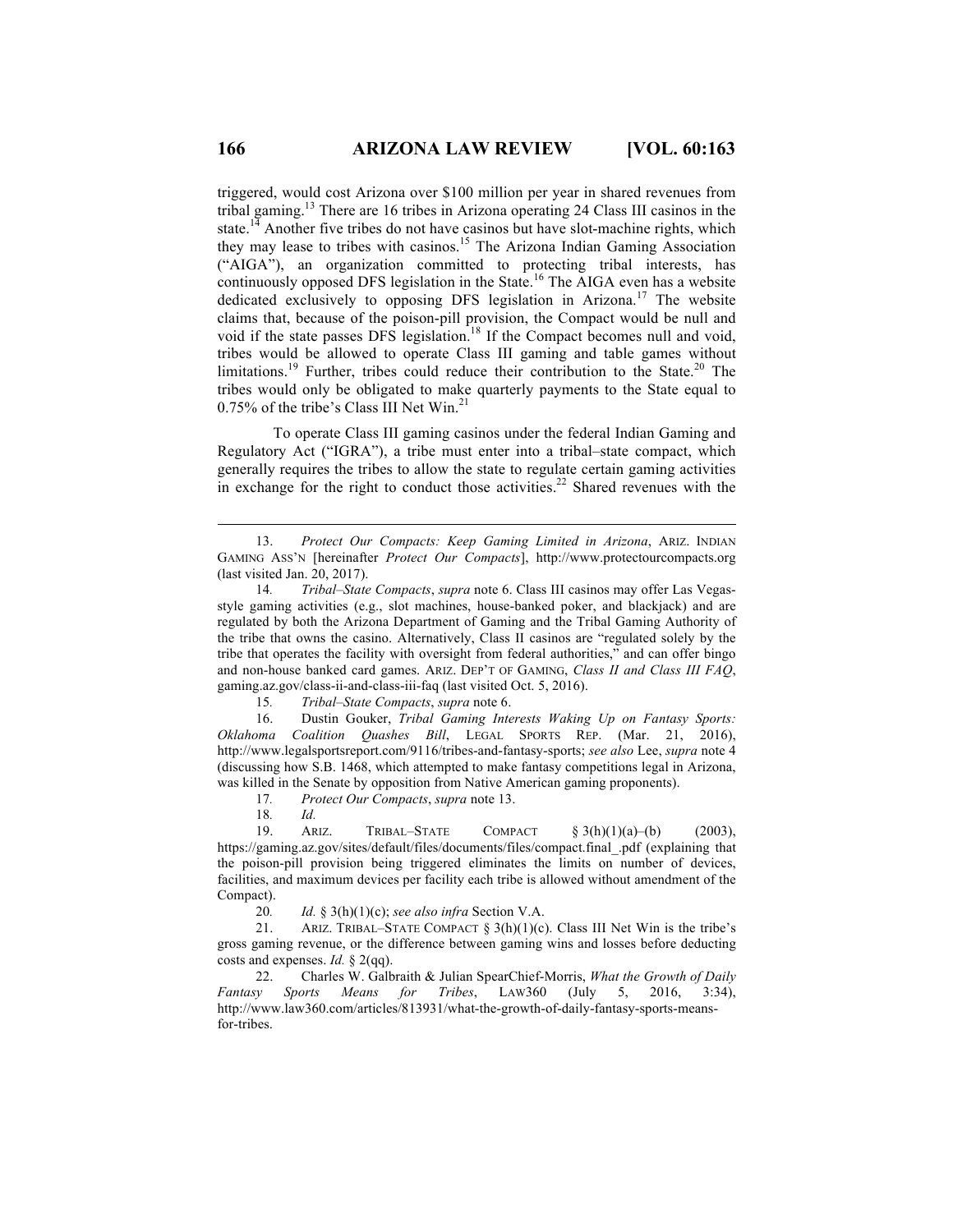state in exchange for exclusivity is a common practice in such compacts.<sup>23</sup> The National Indian Gaming Commission has not opined whether DFS would be considered Class III gaming, but it seems likely that if DFS is considered gaming, it would be Class III gaming.<sup>24</sup> If so, the classification of DFS as Class III gaming would negatively impact the exclusivity of Arizona's Compact.

Many states, including Oklahoma, California, Florida, Connecticut, and Wisconsin, have experienced tribal opposition to DFS legislation.<sup>25</sup> States that have successfully passed legislation concerning DFS have done so with consumer protection in mind.<sup>26</sup> Arizona should resolve the uncertain legal status of DFS by passing legislation that would legalize and regulate DFS operations in the State, while satisfying the countervailing interests of the State's tribes.

Part I of this Note explains the creation of fantasy sports and how DFS became a multibillion-dollar industry. DFS market leaders DraftKings and FanDuel have taken advantage of the Internet's growth and the public's desire for more immediate results. DFS occurs on a daily or weekly basis, while season-long fantasy occurs over the course of the entire season. In addition, Part I explains how DFS is played and analyzes whether it is a game of skill or a game of chance. Part II of this Note discusses New York's turbulent path to passing successful DFS legislation. Part III takes Colorado and Mississippi as examples of states with successful DFS legislation and describes how the similarities between the two states and Arizona can help craft a successful bill in Arizona. Part IV analyzes past unsuccessful attempts at DFS legislation in Arizona as well as the historical legal stance on DFS in Arizona. Finally, Part V of this Note proposes a solution to resolve the uncertain legal status of DFS in Arizona. The solution proposed is informed by past attempts in Arizona, other states' successful DFS legislation, and the Compact. This Note suggests that Arizona legalize and regulate DFS while complying with the terms of the Compact.

 <sup>23</sup>*. Id.*

<sup>24</sup>*. Id.* Under the IGRA, Class III gaming is defined as all forms of gambling that are not Class I or Class II, and Class I and Class II gaming are limited categories. *Id.*  Class I gaming means "social games solely for prizes of minimal value or traditional forms of Indian gaming engaged in by individuals as a part of, or in connection with, tribal ceremonies or celebrations." 25 U.S.C. § 2703(6) (2012). "[E]lectronic or electromechanical facsimiles of any game of chance" are specifically excluded from the definition of Class II gaming." *Id.* § 2703(7)(B)(ii).

<sup>25</sup>*.* Gouker, *supra* note 16; Don Van Natta Jr., *Welcome to the Big Time*, ESPN (Aug. 24, 2016), http://www.espn.com/espn/feature/story/\_/id/17374929/otl-investigatesimplosion-daily-fantasy-sports-leaders-draftkings-fanduel.

<sup>26</sup>*. See infra* Part II (New York), Part III (Colorado and Mississippi).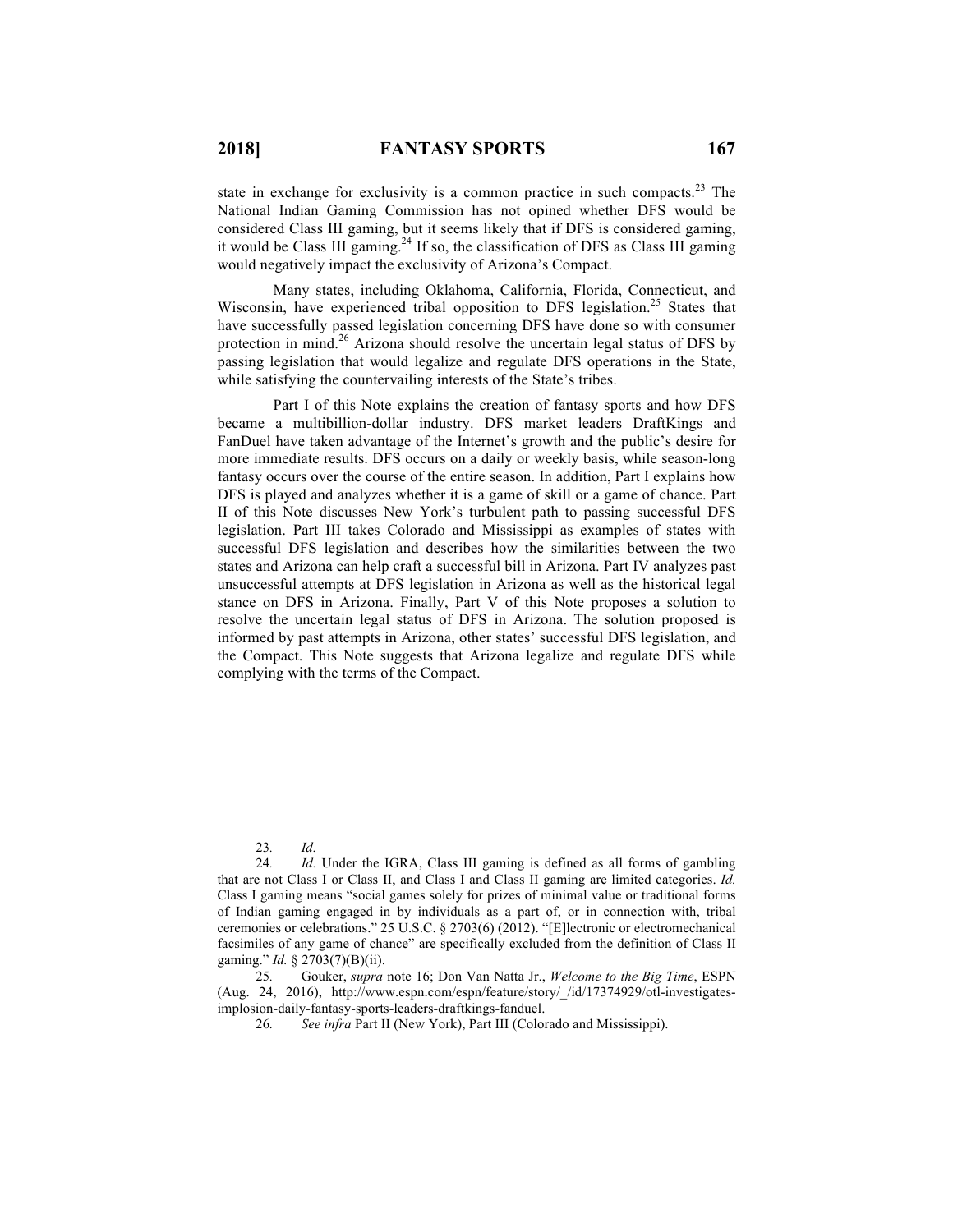#### **I. DAILY-FANTASY-SPORTS BACKGROUND**

#### *A. Advent and Growth of Daily Fantasy Sports*

DFS has grown into a multibillion-dollar industry with millions playing each week.<sup>27</sup> The two market leaders are DraftKings and FanDuel, which together control 95% of the DFS market in the United States.<sup>28</sup> In only three years, DraftKings went from an idea hatched by three friends in Boston to the multibillion-dollar company it is today.<sup>29</sup> The advent of the Internet allowed fantasy sports to grow from friendly competition amongst friends to large-scale competition against strangers from all around the world.<sup>30</sup> Traditional, season-long fantasy sports have been around since the 1960s, while the first DFS companies began operating around 2007.<sup>31</sup> DraftKings and FanDuel have secured massive amounts of equity funding from private investors and have entered into endorsement deals with major sports leagues.<sup>32</sup>

Both DraftKings and FanDuel have a reputation for their aggressive business models. <sup>33</sup> The two companies focused on building a consumer base first and resolving the DFS industry's uncertain legal status later.<sup>34</sup> This business model brought several issues to the forefront. Questions about the systems DraftKings and FanDuel had built arose after concerns over participants with the deepest pockets always winning DFS contests and insider trading allegations mounted.<sup>35</sup> Only a tiny percentage of daily fantasy participants win consistently: in baseball, for example, only 1.3% of all participants consistently win. <sup>36</sup> Further, DraftKings

30. Marc Edelman, *Navigating the Legal Risks of Daily Fantasy Sports: A Detailed Primer in Federal and State Gambling Law*, 2016 U. ILL. L. REV. 117, 121 (2016) (describing how statistically oriented sports fans originally played fantasy sports amongst friends until the advent of the Internet in 1994 transformed fantasy sports from an in-home, social activity into a highly publicized, commercial pursuit).

31*. Id.* at 120, 124. Fantasy Day Sports Corp. was the first company to delve into "daily fantasy sports." *Id.* at 124. The company was viewed with some perception of illegality, but many others began to offer similar contests after Fantasy Day Sports Corp. was not prosecuted. *Id.* at 125.

32*. Id.* at 126–27; *see also* Van Natta Jr., *supra* note 25.

33*. See* Ben Fischer, *FanDuel vs. DraftKings: Are We Seeing the Future of Sports Wagering?*, N.Y. BUS. J. (Nov. 18, 2014, 2:25 PM), http://www.bizjournals.com/newyork/blog/techflash/2014/11/fanduel-vs-draftkings-are-weseeing-the-future-of.html (describing the expensive battle for market supremacy between FanDuel and DraftKings).

34. *See* Van Natta Jr., *supra* note 25.

35*. Id.*

36*. Id*. In the study conducted by McKinsey and Company, the group of participants paying the lowest entry fees had a -51% return on their investments while the participants paying the largest entry fees saw a +7% return. Drew Harwell, *All the Reasons You (Probably) Won't Win Money Playing Daily Fantasy Sports*, WASH. POST: THE SWITCH

 <sup>27.</sup> Zachary Shapiro, Note, *Regulation, Prohibition, and Fantasy: The Case of Fanduel, DraftKings, and Daily Fantasy Sports in New York and Massachusetts*, 7 HARV. J. SPORTS & ENT. L. 289, 289–90 (2016).

<sup>28</sup>*. Id.* at 290.

<sup>29.</sup> Van Natta Jr., *supra* note 25.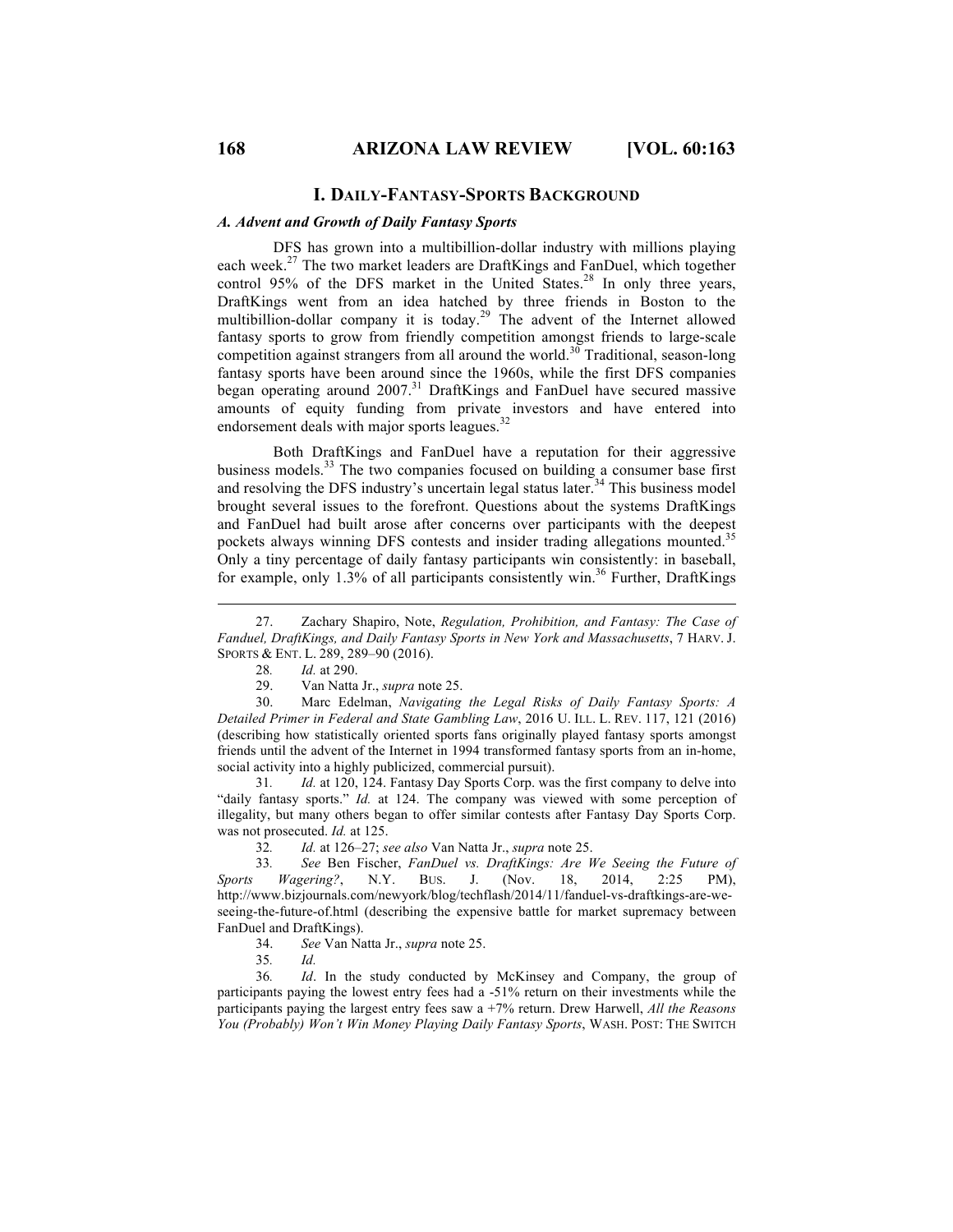employees won an estimated \$6 million playing in DFS contests on FanDuel.<sup>37</sup> The employees have access to proprietary information that is unavailable to the public, like participants' percentage of ownership of various players.<sup>38</sup> If employees use this information, it can be considered insider trading.<sup>39</sup> FanDuel warned its employees in a 2012 internal memo to be careful about raising suspicions by winning too often. $40$  These issues ultimately led New York Attorney General Eric Schneiderman to file cease-and-desist letters against DraftKings and FanDuel in November  $2015<sup>41</sup>$  Notwithstanding the turmoil surrounding it, DFS has become a popular staple among sports fans.

#### *B. The Rules of the Game*

People participate in DFS by creating an account, depositing money into the account, and using the money to buy entry tickets to a variety of DFS contests.<sup>42</sup> Participants then select athletes to fill their rosters, with each participant allocated a fixed maximum budget to spend on athletes.<sup>43</sup> Each athlete has his own cost, with elite athletes at the highest price.<sup>44</sup> Teams gain points based on athlete performance in real-life games, which is similar to traditional, season-long fantasy sports.<sup>45</sup> However, daily fantasy occurs on a daily or weekly basis, while seasonlong fantasy occurs over the course of the entire season. Other important differences between daily fantasy and season-long fantasy include how players are selected and how the contests are structured.<sup>46</sup> Next, participants select a game format, like head-to-head matchups, guaranteed-prize-pool contests, and "50-50" games where if the participants finished in the top 50%, they win double the entry fee amount.<sup>47</sup> Head-to-head matchups pit one participant against another: the participant amassing the most team points wins the prize.<sup>48</sup> Guaranteed prize-pool contests tier payouts based on the percentile in which the participant finishes within the pool. $4$ 

 <sup>(</sup>Oct. 12, 2015), https://www.washingtonpost.com/news/the-switch/wp/2015/10/12/all-thereasons-you-probably-wont-win-money-playing-daily-fantasy-sports/?utm\_term=.0cbc4834 6ddb.

<sup>37.</sup> Van Natta Jr., *supra* note 25.

<sup>38</sup>*. Id.*

<sup>39</sup>*. Id.*

<sup>40</sup>*. Id.*

<sup>41</sup>*. Id.*; *see infra* Part II.

<sup>42.</sup> Shapiro, *supra* note 27, at 291. DFS operators also run promotions to encourage participants to deposit more money into their account with the promise that the DFS operator will match their funds. *Id.* at 291 n.4.

<sup>43</sup>*. Id.*

<sup>44</sup>*. Id.*

<sup>45</sup>*. Id.*

<sup>46.</sup> *See* Nathaniel J. Ehrman, *Out of Bounds?: A legal Analysis of Pay-to-Play Daily Fantasy Sports*, 22 SPORTS LAW. J. 79, 85–88 (2015).

<sup>47.</sup> Shapiro, *supra* note 27, at 291.

<sup>48</sup>*. Id.*

<sup>49</sup>*. Id.* at 291–92.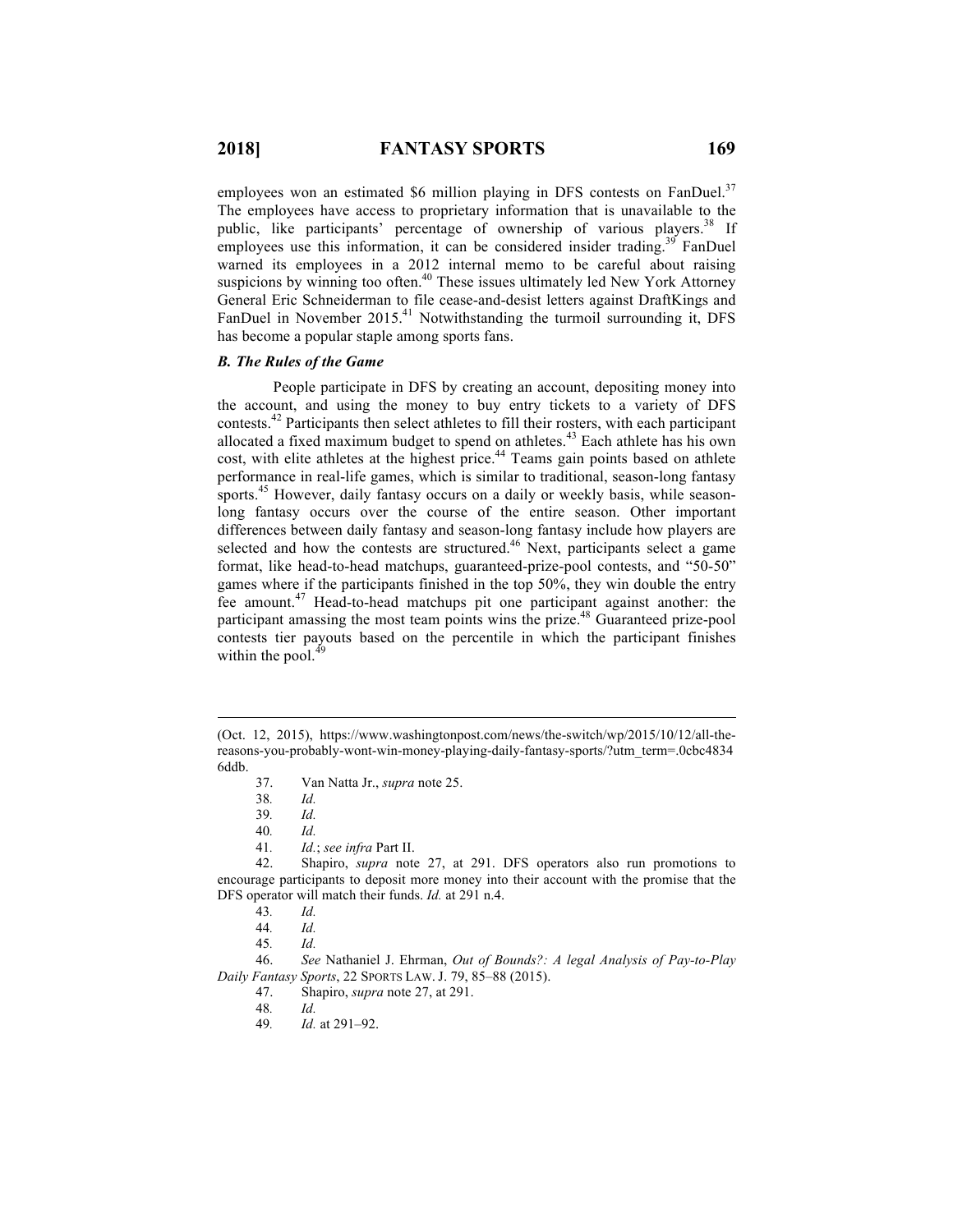Beginner DFS participants can fill out a roster in minutes and hope for a good outcome.<sup>50</sup> In contrast, experienced DFS participants can spend hours creating projections, tweaking models, watching video, and constructing rosters.<sup>51</sup> The long hours of research are more lucrative depending on how familiar the average participant is with the specific sport.<sup>52</sup> For example, the typical sports fan might know more about football than other sports, so experienced participants will focus their research efforts in the other sports, like baseball and basketball.<sup>53</sup> The participant looks to find value where players' prices are too low relative to their expected production.<sup>54</sup> Experienced participants analogize their DFS play to investments jobs.<sup>55</sup>

## *C. Legal Issues Surrounding Daily Fantasy Sports*

While DFS initially flew under the radar, the industry has grown and daily-fantasy games now operate in a space of questionable legality.<sup>56</sup> Beginning in 2006, the UIGEA appeared to exempt DFS activities from traditional federal regulation of Internet gambling because it provides a carve-out for fantasy sports that meet particular requirements, for skill-based games, and for legal intrastate and inter-tribal gaming.<sup>57</sup> The UIGEA prohibits gambling businesses from "knowingly accepting payments" in connection with a bet or wager using the Internet and that is unlawful under any federal or state law.<sup>58</sup> The DFS sites have pointed to the UIGEA to argue they are operating legally, but there is no evidence that consumers were playing DFS at the time of the statute's drafting. Therefore, the drafters of the UIGEA could not have contemplated DFS.<sup>59</sup> Rather, it is only clear that the statute meant to exempt season-long fantasy sports.<sup>6</sup>

The distinction between games of skill and games of chance is often the key feature determining whether a particular activity should be considered illegal gambling or legal activity. $^{61}$  Among the early skeptics of the meteoric rise of DFS

61*. Id.* at 297. State laws apply differing standards to determine whether a game is a game of skill or chance. *Id.* Most states base their determination on whether the chancebased elements are predominant and on whether chance has more than an incidental impact on the outcome of the game. *Id.* at 297–98.

 <sup>50.</sup> Jonathan Bales, *Here's What It Takes to Make a Living Playing Fantasy Sports*, BUS. INSIDER (Nov. 6, 2013, 3:53 PM), http://www.businessinsider.com/how-prosplay-fantasy-sports-2013-11.

<sup>51</sup>*. Id.*

<sup>52</sup>*. See id.*

<sup>53</sup>*. See id.*

<sup>54</sup>*. Id*.

<sup>55</sup>*. Id.*

<sup>56.</sup> Shapiro, *supra* note 27, at 295.

<sup>57</sup>*. Id.* at 295–96.

<sup>58</sup>*. Id.* (quoting UNLAWFUL INTERNET GAMBLING ENFORCEMENT ACT OF 2006 OVERVIEW 1, FED. DEPOSIT INS. CORP. https://www.fdic.gov/news/news/ financial/2010/fil10035a.pdf). UIGEA was added as Title VIII to the SAFE Port Act, which regulates harbor and port security. *Id.* at 295.

<sup>59</sup>*. Id.* at 296; *see supra* Section I.A.

<sup>60.</sup> Shapiro, *supra* note 27, at 297.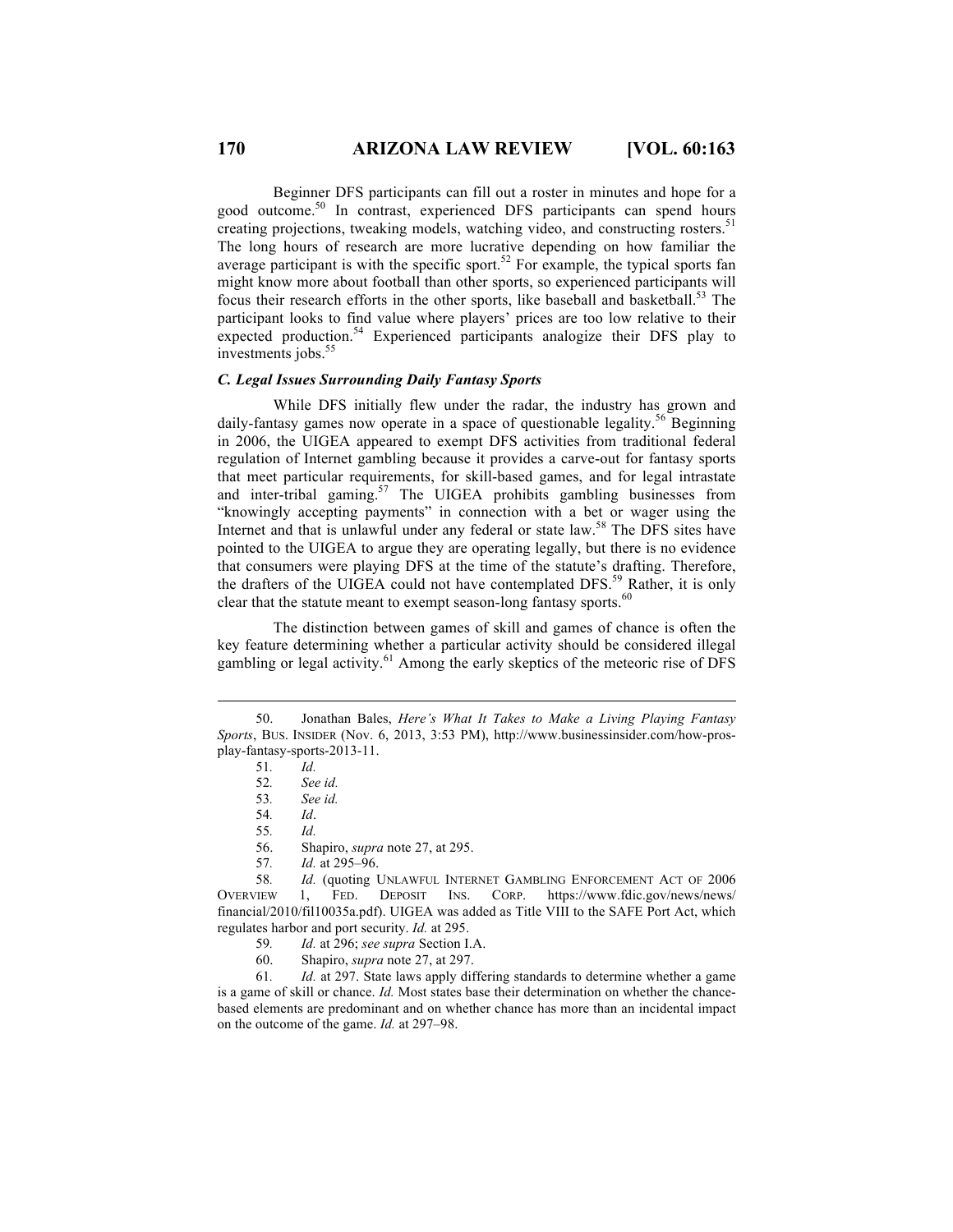and the legality of the industry were Major League Baseball ("MLB") executives, who conducted a two-year study of the legality of DFS.<sup>62</sup> But a law firm hired by the MLB concluded that DraftKings overwhelmingly offered games of skill, not chance.<sup>63</sup> This distinction is crucial because many states, including Arizona, allow people to pay money to participate in games of skill but forbid them from paying to enter games of chance.<sup>64</sup> Opponents of DFS have argued that because athlete performance varies daily or weekly, DFS contests involve little more than wagering on the performance of individual athletes during a given game, which would be illegal under the laws of most states.<sup>65</sup> Alternatively, proponents of DFS argue that preparing a DFS lineup requires skill, as creating a successful team requires extensive knowledge.<sup>66</sup>

Like the MLB, DraftKings also wanted to know whether DFS would survive a legal challenge, so it hired a Las Vegas lawyer to analyze this issue.<sup>67</sup> The lawyer concluded that the company's pay-to-play fantasy-sports service was legal in 45 states as long as each contest's outcome was "within the control of the users."<sup>68</sup> Exactly whether DFS is a game of skill or chance will ultimately rest on state law interpretations.<sup>69</sup> Since the distinction between skill and chance is a highly subjective determination, DFS continues to operate in a legal grey area, lacking any clear legislative guidance.<sup>70</sup>

Federal gambling laws only help enforce state gambling laws; therefore, the ultimate legalization of DFS rests with individual states.<sup>71</sup> Currently, the stateby-state approach to legalizing DFS has varied across the country. States are widely split on the issue: 14 states have explicitly allowed DFS, 5 states have banned DFS, 18 states have legislation currently pending, 9 states have recently contested the issue, and 4 states do not have any current legislation on the issue whatsoever.<sup>72</sup> Currently, DFS is played in all but nine states.<sup>73</sup> The nine states

65*. Id.*

70*. Id.* at 301.

71*. Id.* at 295–96 (quoting Geoffrey T. Hancock, Note, *Upstaging U.S. Gaming Law: The Potential Fantasy Sports Quagmire and the Reality of U.S. Gaming Law*, 31 T. JEFFERSON L. REV. 317, 319 (2009)). Under the Interstate Horseracing Act, for example, Congress found that states should have the primary responsibility for determining what forms of gambling may legally take place within their borders. 15 U.S.C.  $\S 3001(a)(1)$ (2012).

72. Rodenberg, *supra* note 1.

 <sup>62.</sup> Van Natta Jr., *supra* note 25.

<sup>63</sup>*. Id.*

<sup>64.</sup> Shapiro, *supra* note 27, at 298 (noting that most games have elements of both skill and chance, so the determination will often depend on a subjective determination of which element is the dominant factor in the outcome).

<sup>66</sup>*. Id.* Traditional hallmarks of skill include learned or developed ability, identifiable strategy or tactics that result in positive outcomes, and technical expertise. *Id.* Gin rummy, pool, darts, and season-long fantasy sports are common examples of games that require skill. *See id.*

<sup>67.</sup> Van Natta Jr., *supra* note 25.

<sup>68</sup>*. Id.*

<sup>69.</sup> Shapiro, *supra* note 27, at 299.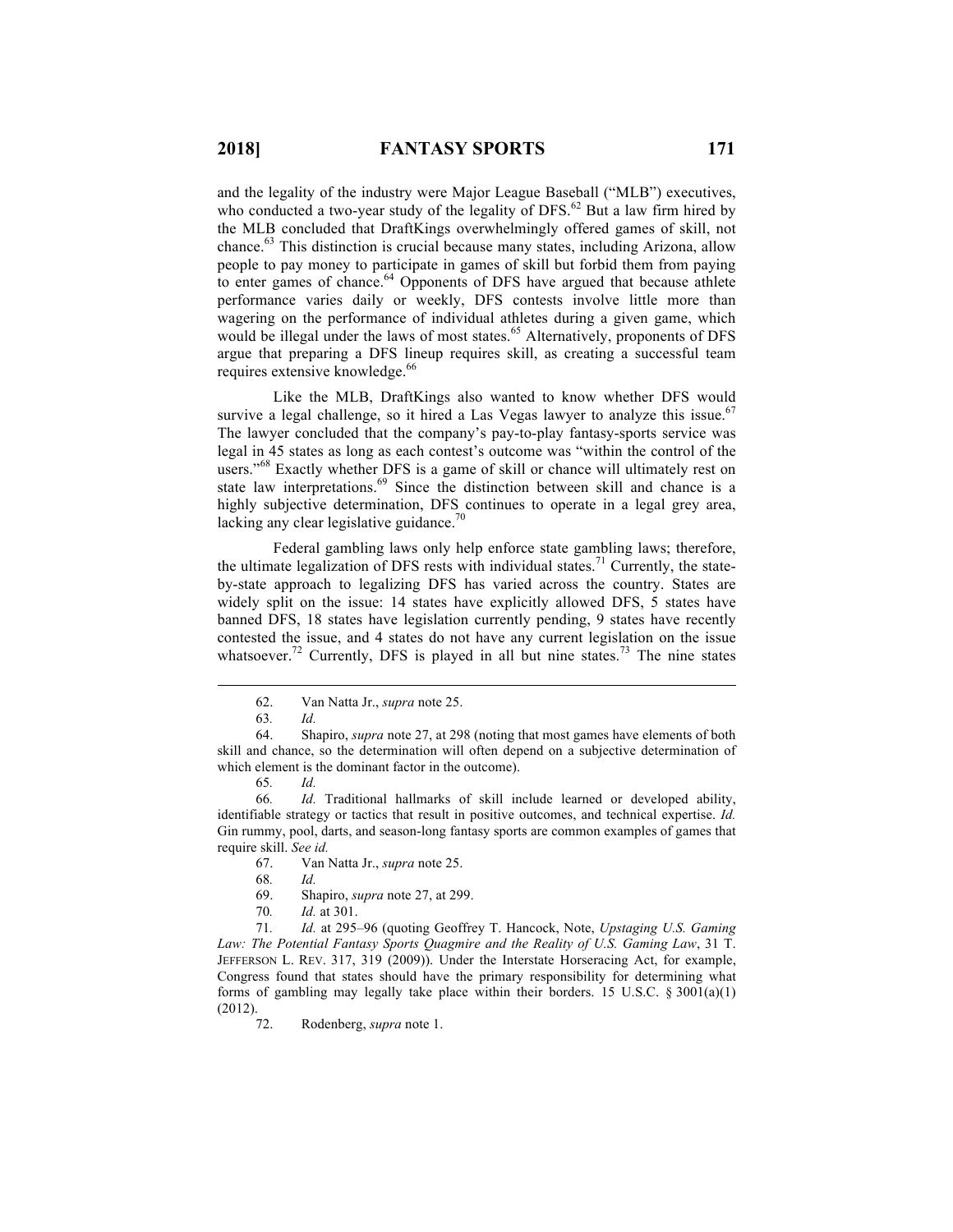include the five that ban DFS, and four more where FanDuel and DraftKings have decided not to take participants because of the legal uncertainty.<sup>74</sup> A state-by-state lobbying effort led by DraftKings and FanDuel is underway in more than 30 states to clarify the legal status of DFS.<sup>75</sup> The same companies that ignored questions about the legal status of the DFS industry are now embracing limited regulation, so long as DFS is not subjected to the same exacting standards as traditional gambling operations.<sup>76</sup>

# **II. HISTORY OF DAILY FANTASY SPORTS IN NEW YORK**

New York is one of the most notable states at the forefront of efforts to legalize and regulate DFS. Initially, New York looked poised to deal a major blow to DraftKings and FanDuel, but the state's efforts softened into an encouraging step forward in the industry's search for legal clarification. New York's proactive approach to regulation is good for the DFS industry, because New York is the second most lucrative market for DraftKings and  $FanDuel.<sup>77</sup>$  New York's actions prompted heightened attention from the two market leaders because of the potential loss of major revenue from a DFS operations ban in the state.

On November 10, 2015, New York Attorney General Eric Schneiderman issued a cease-and-desist order to DraftKings and FanDuel.<sup>78</sup> Schneiderman argued that DFS participants were risking something of value on contests where they have no control or influence over the outcome.<sup>79</sup> DraftKings and FanDuel responded with lawsuits against the state, alleging that DFS contests were games of skill and that Schneiderman was denying them due process.<sup>80</sup> Schneiderman then asked for, and was granted, a temporary injunction to force DraftKings and FanDuel to halt services to participants in the state.<sup>81</sup> The same court later granted a temporary stay of the injunction.<sup>82</sup>

In March 2016, Schneiderman declared victory, as the parties reached a settlement requiring DraftKings and FanDuel to cease operations in the state pending legislative action. <sup>83</sup> Under the settlement, the DFS market leaders stopped

- 80*. Fanduel*, 2015 WL 8490461, at \*2; Shapiro, *supra* note 27, at 306.
- 81*. Fanduel*, 2015 WL 8490461, at \*9.
- 82. Shapiro, *supra* note 27, at 307.
- 83. Van Natta Jr., *supra* note 25.

 <sup>73</sup>*. Id.*; *see also* Chris Grove, *What Are the States Where You Can Play Daily Fantasy Sports*, LEGAL SPORTS REP., http://www.legalsportsreport.com/daily-fantasy-sportsblocked-allowed-states/ (last visited Oct. 7, 2017).

<sup>74.</sup> Grove, *supra* note 73.

<sup>75.</sup> Rodenberg, *supra* note 1. The lobbying effort includes upwards of 75 lobbyists. *Id.*

<sup>76.</sup> The Associated Press, *supra* note 3; *see also* Van Natta Jr., *supra* note 25.

<sup>77.</sup> Van Natta Jr., *supra* note 25 (showing that New York is "where each company had the highest number of customers, who spent a total of \$268.3 million in fees in 2015, second only to California").

<sup>78.</sup> People v. Fanduel, Inc., No. 453056/15, 2015 WL 8490461, at \*1 (N.Y. Sup. Ct. Dec. 11, 2015); Shapiro, *supra* note 27, at 306; Van Natta Jr., *supra* note 25.

<sup>79</sup>*. See Fanduel*, 2015 WL 8490461, at \*1; Shapiro, *supra* note 27, at 306.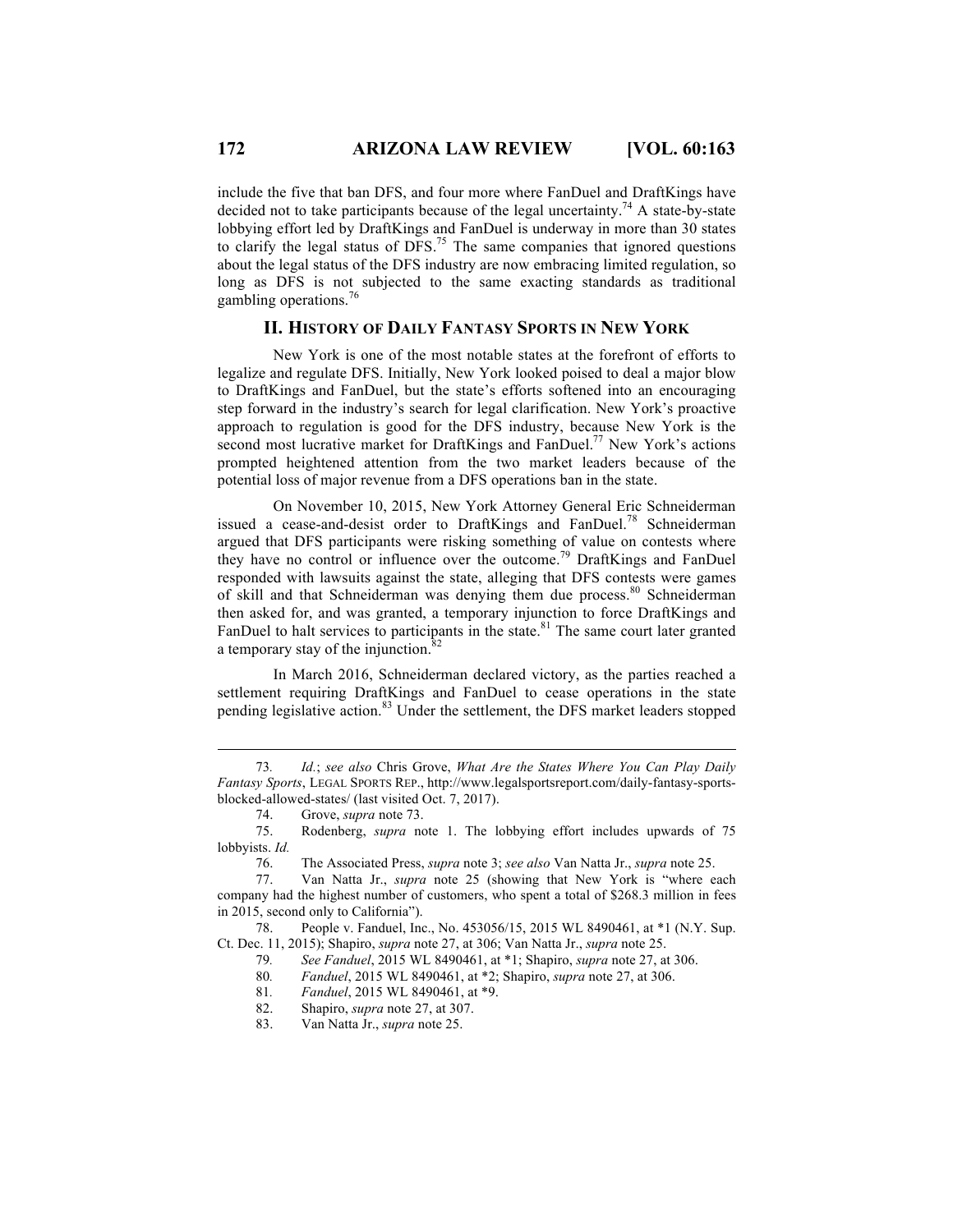accepting wagers from New York participants for their less lucrative National Basketball Association ("NBA"), National Hockey League ("NHL"), and MLB contests in exchange for clearing a major hurdle with New York legislators to get DFS legislation passed.<sup>84</sup> DraftKings and FanDuel felt that winning the battle in New York was essential to getting other state legislatures to follow. <sup>85</sup> The New York Gaming Association ("NYGA") opposed New York DFS legislation, citing concerns about the how bill handled DFS.<sup>86</sup>

Ultimately, the New York legislation was passed despite New York tribal opposition. New York has tribal–state gaming compacts with three tribes in the state.<sup>87</sup> The New York gaming compacts differ from the Arizona Compact. New York's compacts grant the tribes exclusivity for Class III gaming within a defined geographic area, while Arizona's Compact does not limit the poison-pill provision to a specific geographic area.<sup>88</sup> Defining a specific geographic area where the tribe can operate Class III gaming does not limit New York's ability to allow other kinds of gaming within the state, but that gaming must be located outside of the defined geographic area.<sup>89</sup>

New York's DFS bill passed, and the governor signed it into law on August 3, 2016.<sup>90</sup> The legislation creates a regulatory framework for the New York State Gaming Commission's oversight of DFS and implements important consumer protections against fraud and abuse.<sup>91</sup> The specific protections include the following: prohibiting minors from participation; eliminating inaccurate or

86. Dustin Gouker, *New York Fantasy Sports Bill Clears First Hurdle, But Opposition on Display*, LEGAL SPORTS REP. (June 1, 2016, 10:28 AM), http://www.legalsportsreport.com/10261/new-york-dfs-bill-clears-vote.

87. *Native Americans and Gambling in New York State*, N.Y. ST. GAMING COMM'N, https://gaming.ny.gov/gaming/indian\_digl.php#compacts (last visited Nov. 11, 2016).

88*. Compare* NATION-STATE GAMING COMPACT BETWEEN THE SENECA NATION OF INDIANS AND THE STATE OF NEW YORK § 12(a)(1) (Apr. 12, 2002), https://sni.org/ media/2940/gaming.pdf (describing the boundaries the Seneca Nation of Indians shall have exclusivity to install and operate gaming devices), *with* ARIZONA TRIBAL–STATE COMPACT § 3(h) (2003), https://gaming.az.gov/sites/default/files/documents/files/compact.final\_.pdf (describing the Native American tribe's exclusivity to operate Class III gaming without a geographic boundary).

89*. See, e.g.*, *NYS Gaming Compact*, SENECA NATION OF INDIANS, https://sni.org/government/nys-gaming-compact/ (last visited Dec. 1, 2017) (describing the tribal–state gaming compact as giving the Seneca Nation of Indians exclusivity "west of State Route 14").

90. Van Natta Jr., *supra* note 25.

91. *Interactive Fantasy Sports*, N.Y. ST. GAMING COMM'N, http://www.gaming.ny.gov/ifs (last visited Dec. 1, 2017). *See generally* N.Y. RAC. PARI-MUT. WAG. & BREED. LAW §§ 1400–12 (McKinney 2016).

 <sup>84</sup>*. Id.*

<sup>85.</sup> The settlement between Schneiderman and the DFS operators ultimately proved fruitful for both parties. Schneiderman forced DraftKings and FanDuel to stop accepting wagers for most sports while appropriate legislation was drafted, and DraftKings and FanDuel were still able to accept wagers for football contests while the legislation provided legitimacy to the DFS industry. *See id.*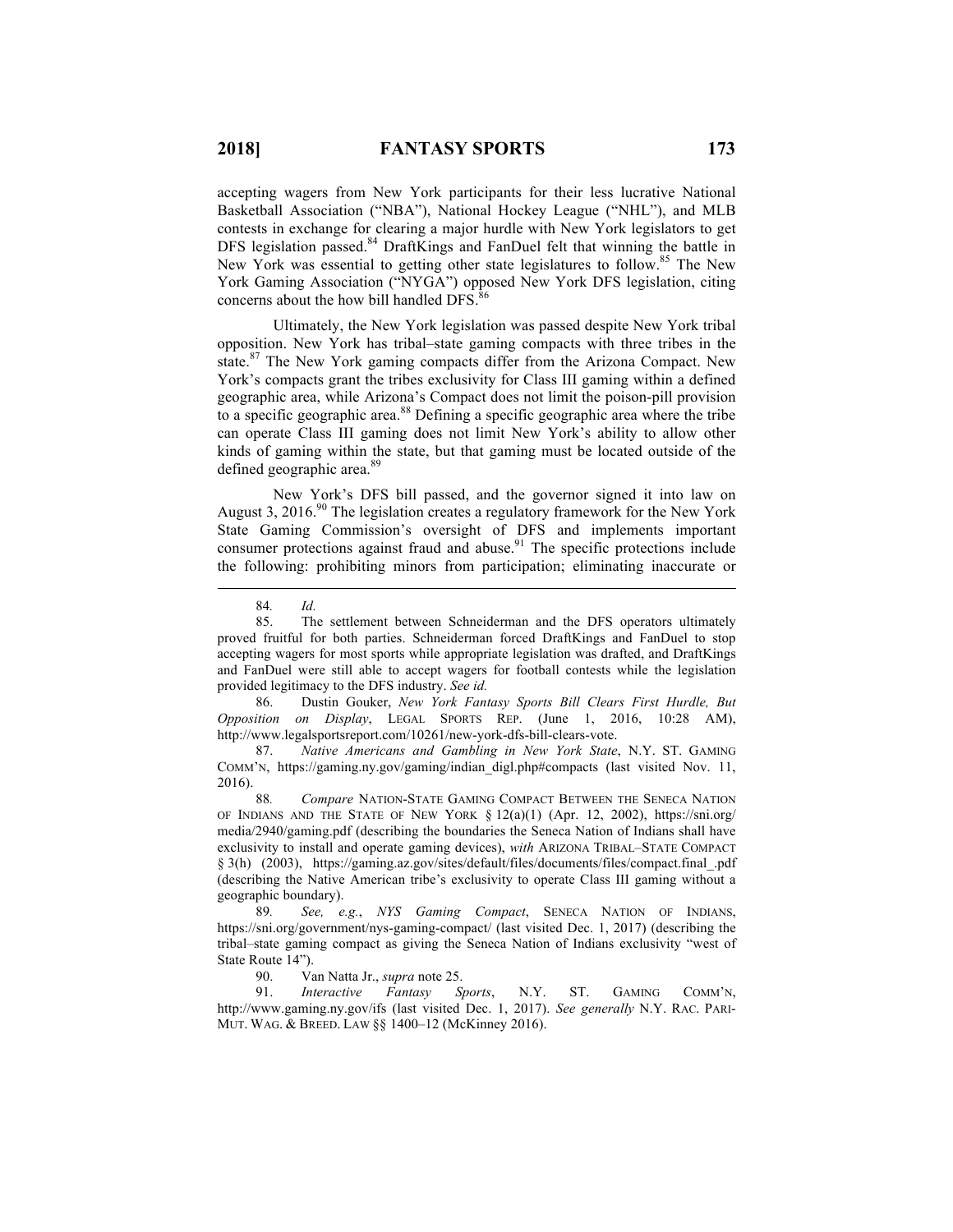misleading advertising about the chances of winning; identifying all highly experienced participants; listing information concerning assistance for compulsive play on the website; protecting participants' funds upon deposit; and offering introductory procedures to new participants.<sup>92</sup> The law requires DFS operators to register with the state and allows companies that were already operating in the state to have temporary permits to continue operating while registration is pending.<sup>93</sup> Registrants are taxed 15% of their DFS gross revenue generated in New York and an additional  $0.5\%$  annually.<sup>94</sup> The tax money collected goes in the New York Lottery fund to provide aid to New York's public schools.<sup>95</sup>

Eric Schneiderman's aggressiveness prompted DraftKings and FanDuel to take the offensive in pursuing DFS legislation in any state where there was legal uncertainty.<sup>96</sup> Obtaining legal certainty necessarily requires the state to impose taxes and regulations on the DFS industry.97 This approach allows DraftKings and FanDuel to continue operating without the possibility of the state shutting them down. Nationally, the New York action also opened the eyes of many other states' top officials.<sup>98</sup>

#### **III. DAILY-FANTASY-SPORTS REGULATION NATIONWIDE**

Tribal–state gaming compacts present a unique roadblock to DFS regulation. DFS regulation has seen tremendous movement around the country, but only 14 states have legalized DFS.<sup>99</sup> DraftKings and FanDuel are currently operating in 41 states, regardless of where the state is in its legalization efforts.<sup>100</sup> Along with Arizona, only four other states explicitly ban DFS.<sup>101</sup> Other states with strong Native American tribe opposition to DFS regulation have been unsuccessful in passing legislation.<sup>102</sup> States without tribal gaming compacts do not have the added concern of how DFS legislation will affect tribal-gaming interests.

Although Colorado has a tribal–state gaming compact like Arizona, the state successfully passed DFS legislation.<sup>103</sup> Mississippi also shares similarities

- 95*. Interactive Fantasy Sports*, *supra* note 91.
- 96*. See* Van Natta Jr., *supra* note 25.

- 98*. Id.*
- 99. Rodenberg, *supra* note 1.

100*. Id.*; *see also* Grove, *supra* note 73 (showing that DraftKings or FanDuel can be played in every state except Arizona, Alabama, Hawaii, Idaho, Iowa, Louisiana, Montana, Nevada, and Washington State).

- 101. Rodenberg, *supra* note 1.
- 102*. See infra* note 146.

103. Dustin Gouker, *Rocky Mountain High for Daily Fantasy Sports: Colorado Bill Heads to Governor*, LEGAL SPORTS REP. (May 9, 2016, 1:38 PM), http://www.legalsportsreport.com/9952/colorado-legislature-passes-dfs-bill.

 <sup>92.</sup> N.Y. RAC. PARI-MUT. WAG. & BREED. LAW § 1404; *Interactive Fantasy Sports, supra* note 91. Notably left out of the protections is anything prohibiting a company's employee with proprietary information from playing and winning on a different site. N.Y. RAC. PARI-MUT. WAG. & BREED. LAW § 1404*.*

<sup>93.</sup> *Id.* § 1402(1)–(2).

<sup>94</sup>*. Id.* § 1407.

<sup>97.</sup> *See id.*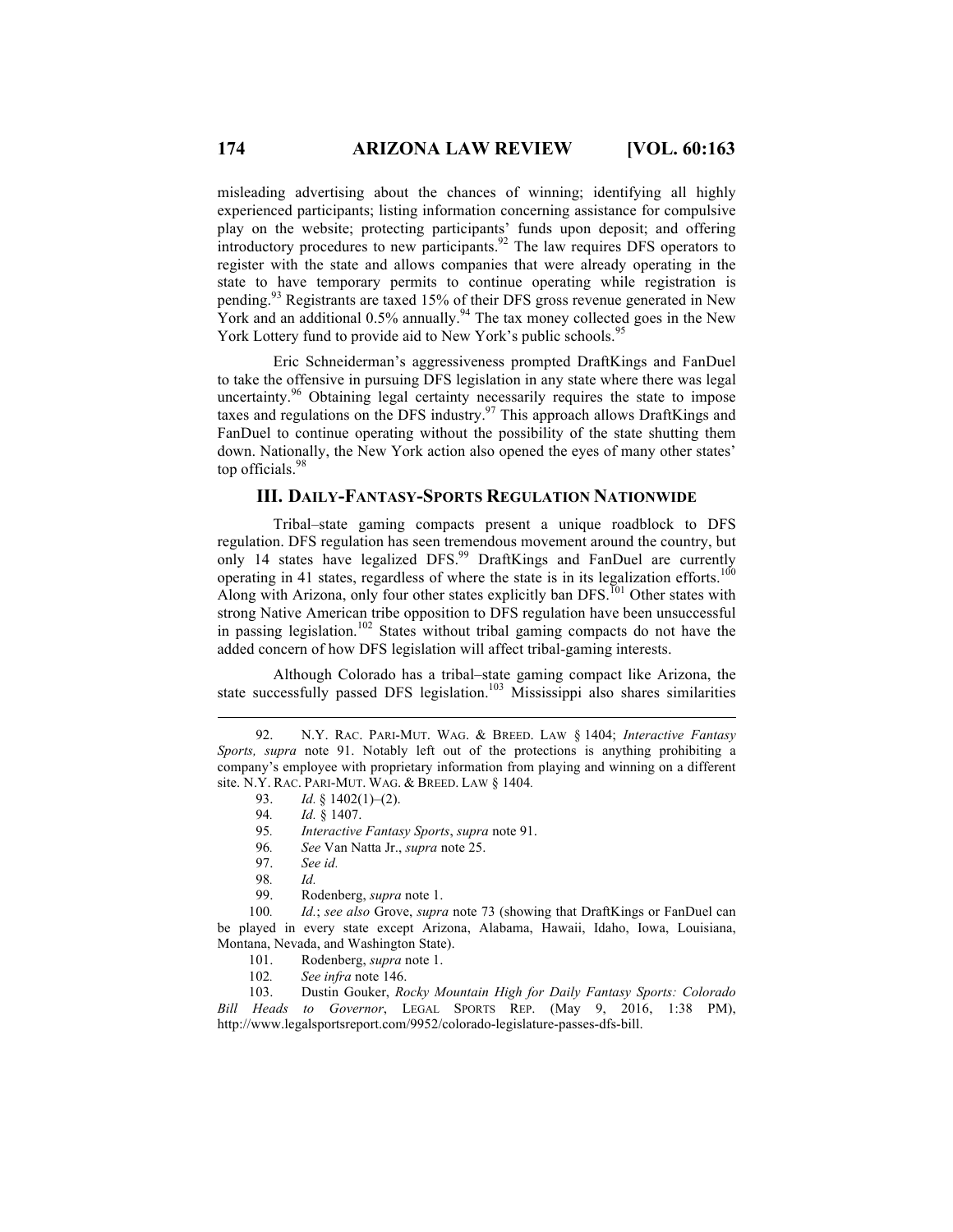with Arizona. Mississippi Attorney General Jim Hood issued an opinion in early 2016 expressly stating that DFS is considered illegal gambling in Mississippi.<sup>104</sup> The Mississippi legislature promptly legalized and regulated DFS. Similarly, Arizona's Attorney General has expressed his concerns that DFS is illegal in Arizona.<sup>105</sup> The legislation passed by Colorado and Mississippi took different approaches to DFS regulation. Analyzing the approaches taken by Colorado and Mississippi will help shed light on how Arizona should proceed.

#### *A. Colorado*

In 2016, Colorado became the fifth state to pass DFS legislation.<sup>106</sup> Colorado's bill is unique because it specifically covers smaller DFS operators.<sup>107</sup> DFS sites with less than 7,500 in-state participants must register with the state, but do not have to be licensed or go through an annual audit.<sup>108</sup> Other important provisions include the following: (1) the Division of Professions and Occupations ("DPO") in the Department of Regulatory Agencies will oversee DFS operators; (2) the DPO sets the licensing and renewal fees since those numbers are not in the bill; (3) operators with 7,500 participants or more must arrange an annual thirdparty audit; (4) amateur sports, including college sports, are prohibited; (5) basic consumer protections; and  $(6)$  a minimum age of 18 to play.<sup>10</sup>

Colorado has gaming compacts with two Native American tribes that allow the tribes to conduct casino-style gaming on their reservations.<sup>110</sup> The two tribes are not subject to taxation and are not required to report their revenues to the state.<sup>111</sup> In the five years after the compacts were entered into  $(1995-1999)$ , an annual average economic impact of between \$29 and \$33 million circulated in the Colorado economy.112 Unlike the Arizona Compact, the Colorado compacts do not provide for revenue to be shared with the state.<sup>113</sup> Also, the Colorado compacts do

106. *See* COLO. REV. STAT. ANN. §§ 12-15.5-102 to -112 (West 2016); Gouker, *supra* note 103.

107*.* Gouker, *supra* note 103.

108*. Id*.

109*. Id.*

110. Colo. Dep't of Revenue, *Tribal Casinos in Colorado*, COLO. OFFICIAL ST. WEB PORTAL [hereinafter *Tribal Casinos in Colorado*], https://www.colorado.gov/ pacific/enforcement/tribal-casinos-colorado (last visited Jan. 20, 2017). The two tribes are the Southern Ute Indian Tribe and the Ute Mountain Ute Tribe. *Id.*

111*. Id.*

112*. Id.*

113. *See generally* THE UTE MOUNTAIN UTE TRIBE AND STATE OF COLORADO GAMING COMPACT (Oct. 27, 1995) [hereinafter UTE MOUNTAIN UTE TRIBE COMPACT]; THE

 <sup>104.</sup> Fantasy Sports Wagering in the State of Mississippi, Miss. Att'y Gen. Op. No. 2015-00445 (Jan. 29, 2016), 2016 WL 695680.

<sup>105.</sup> Curt Woodward & Dan Adams, *Lawsuit Accuses DraftKings of Flouting Bans in 5 States*, BOS. GLOBE (Nov. 22, 2015), https://www.bostonglobe.com/ business/2015/11/22/regulators-probe-draftkings-business-banned-states/0xD1UDp3rNPAT DZ6kLvohN/story.html; *see also* Howard Fischer, *Bill to Exclude Fantasy Sports from Gambling Law Draws Derision*, ARIZ. CAPITOL TIMES (Feb. 18, 2016, 3:29 PM), http://azcapitoltimes.com/news/2016/02/18/bill-to-exclude-fantasy-sports-from-gamblinglaw-draws-derision.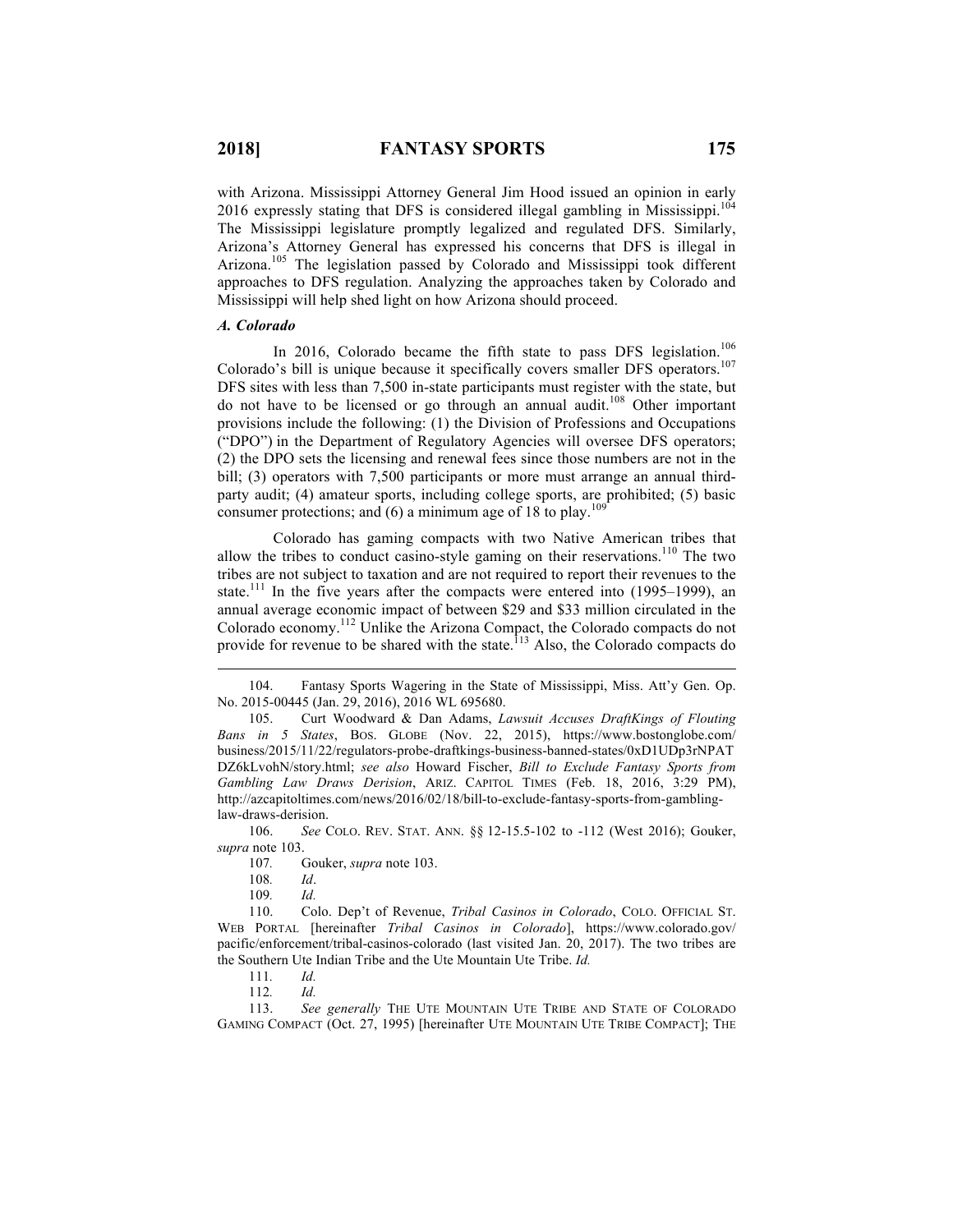not contain a poison-pill provision.<sup>114</sup> One Colorado compact provides that if the state authorizes Class III gaming activities in addition to those described in the compact, such authorization shall extend to the tribe without need to amend the compact.<sup>115</sup> DFS is included in the Class III gaming category.<sup>116</sup> The other Colorado compact is silent on what happens in the event Colorado authorizes additional gaming activities.<sup>117</sup> Both compacts contemplate voluntary termination—either by both parties or by just the tribe.<sup>118</sup> Although Colorado successfully passed DFS legislation with tribal–state gaming compacts present, Colorado's compacts are much less restrictive on the state than the Arizona Compact.

## *B. Mississippi*

In January 2016, Mississippi Attorney General Jim Hood stated that fantasy sports gambling was illegal under Mississippi law.<sup>119</sup> Hood mentioned that any change to the law would be a matter within the purview of the state's legislature.<sup>120</sup> He also noted that even though fantasy sports gambling is considered illegal, daily and season-long fantasy sports games were being offered to the state's citizens online without regulation.<sup>1</sup>

Mississippi Governor Phil Bryant signed S.B. 2541 into law in May 2016.<sup>122</sup> The bill legalized and regulated DFS but on a provisional basis.123 The bill created and tasked the Fantasy Contest Task Force to review the DFS industry and suggest more comprehensive regulations.<sup>124</sup> The bill included basic consumer protections and required fantasy-sports operators to register with the state at no charge.<sup>125</sup> The bill was automatically repealed in July 2017, which allowed

114. UTE MOUNTAIN UTE TRIBE COMPACT, *supra* note 113; SOUTHERN UTE INDIAN TRIBE COMPACT, *supra* note 113.

115. UTE MOUNTAIN UTE TRIBE COMPACT, *supra* note 113, at § 12(D).

116*. See* 25 U.S.C. § 2703(8) (2012). Class I gaming primarily includes social games solely for minimal prizes, and Class II gaming consists of bingo and most card games. *See id.* § 2703(6)–(7).

117. *See* SOUTHERN UTE INDIAN TRIBE COMPACT, *supra* note 113.

118. UTE MOUNTAIN UTE TRIBE COMPACT, *supra* note 113, at § 12(B); SOUTHERN UTE INDIAN TRIBE COMPACT, *supra* note 113, at § 15(b).

119. Fantasy Sports Wagering in the State of Mississippi, *supra* note 104.

120*. Id.*

121*. Id.*

122. MISS. CODE ANN. §§ 97-33-305 (West 2016); Steve Wilson, *Bet on It: Mississippi Legalizes Daily Fantasy Sports*, WATCHDOG.ORG (May 17, 2016), http://watchdog.org/265477/daily-fantasy-sports.

123. Wilson, *supra* note 122.

124. Dustin Gouker, *Mississippi Becomes Latest State to Enact Fantasy Sports Law*, LEGAL SPORTS REP. (May 13, 2016, 10:49 AM), http://www.legalsportsreport.com/10012/mississippi-governor-signs-dfs-bill.

125*. Id.*

SOUTHERN UTE INDIAN TRIBE–STATE OF COLORADO GAMING COMPACT (June 15, 1995) [hereinafter SOUTHERN UTE INDIAN TRIBE COMPACT], https://www.colorado.gov/pacific/sites/default/files/Southern%20Ute%20Compact%201995 \_0.pdf.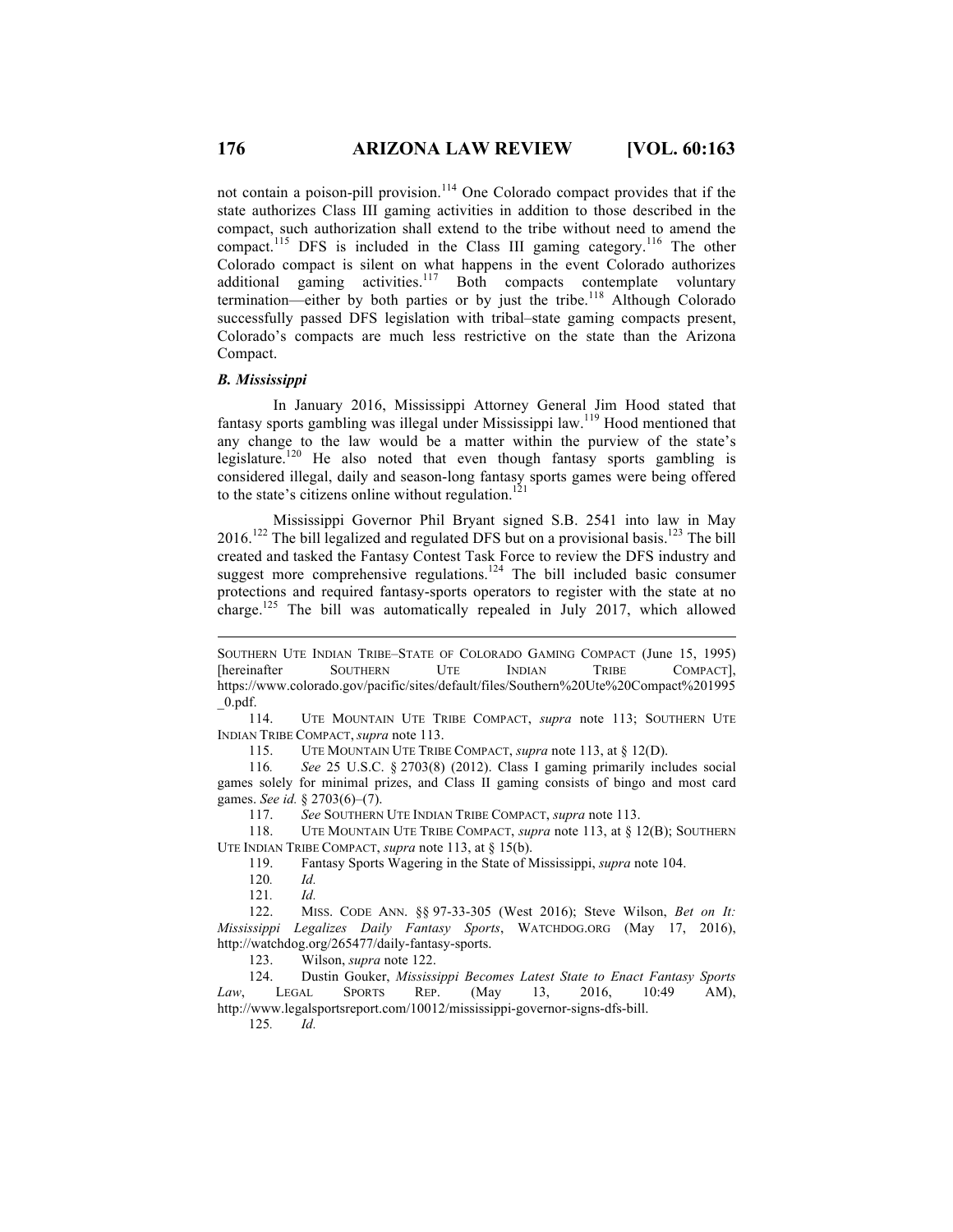Mississippi to enact permanent legislation that included the Fantasy Contest Task Force's recommendations on regulations and fees.<sup>126</sup> The bill did not include any fees or taxes to be paid by DFS operators to conduct business in the state.<sup>127</sup> But in March 2017, Mississippi enacted permanent DFS legislation before the provisional basis expired.<sup>128</sup> The new law includes a \$5,000 licensing fee and an 8% tax on revenue generated by DFS operators in the state.<sup>129</sup> The legislation tasks the Mississippi Gaming Commission with oversight authority.<sup>130</sup>

The basic consumer protections in Mississippi's legislation include the following: (1) prohibiting DFS operator employees from participating; (2) requiring a minimum playing age of 18; (3) requiring data security; and (4) segregating participant funds from operational funds.<sup>131</sup> Regulating DFS provisionally was a victory for DraftKings and FanDuel, considering Hood had previously opined that DFS was illegal in Mississippi earlier in the year.

#### **IV. ARIZONA'S ATTEMPTS AT REGULATION**

Arizona is one of five states that has consistently banned DFS.<sup>132</sup> Past attempts to legislate and regulate DFS, along with the Arizona Attorney General's historical stance on fantasy sports, inform the best way for Arizona to pass DFS legislation in the future. In 1998, then-Arizona Attorney General Grant Woods published an opinion stating that fantasy sports were illegal gambling.<sup>133</sup> The opinion was in response to a question about the legality of fantasy sports conducted on liquor-licensed premises.<sup>134</sup> The opinion focused on season-long fantasy sports and did not consider DFS.<sup>135</sup> Further, the opinion characterized season-long fantasy sports as a game of chance, which contrasts with the traditional view that season-long fantasy is a game of skill.<sup>136</sup> The opinion also

129. *Id.*

131. MISS. CODE ANN. §§ 97-33-301 to -315 (West 2016); Gouker, *supra* note 127.

132. Rodenberg, *supra* note 1.

133. Howard Adams, Ariz. Att'y Gen. Op. No. I98-002, at \*1 (Jan. 21, 1998), 1998 WL 48550.

134*. Id.*

135*. Id.* (defining a fantasy football contest as "[b]ased upon the performance of the participant's team during the season").

136*. Id.*; *see also* Shapiro, *supra* note 27, at 298–99 (expressing the general assumption that season-long fantasy sport leagues are a common example of games of skill).

 <sup>126.</sup> *See* Wilson, *supra* note 122.

<sup>127.</sup> Dustin Gouker, *Lightning Strikes Twice for Fantasy Sports in One Day: Mississippi Passes Bill*, LEGAL SPORTS REP. (Apr. 19, 2016, 3:59 PM), http://www.legalsportsreport.com/9606/mississippi-legislature-passes-dfs-bill.

<sup>128.</sup> Dustin Gouker, *Mississippi Gov. Phil Bryant Signs New Fantasy Sports Law into Effect*, LEGAL SPORTS REP. (Mar. 13, 2017, 2:59 PM), https://www.legalsportsreport.com/13354/mississippi-gov-phil-bryant-signs-new-fantasysports-law/.

<sup>130.</sup> Dustin Gouker, *Daily Fantasy Sports Scores First Legislative Victory of 2017*, LEGAL SPORTS REP. (Mar. 1, 2017, 10:10 AM), https://www.legalsportsreport.com/ 13209/daily-fantasy-sports-mississippi/.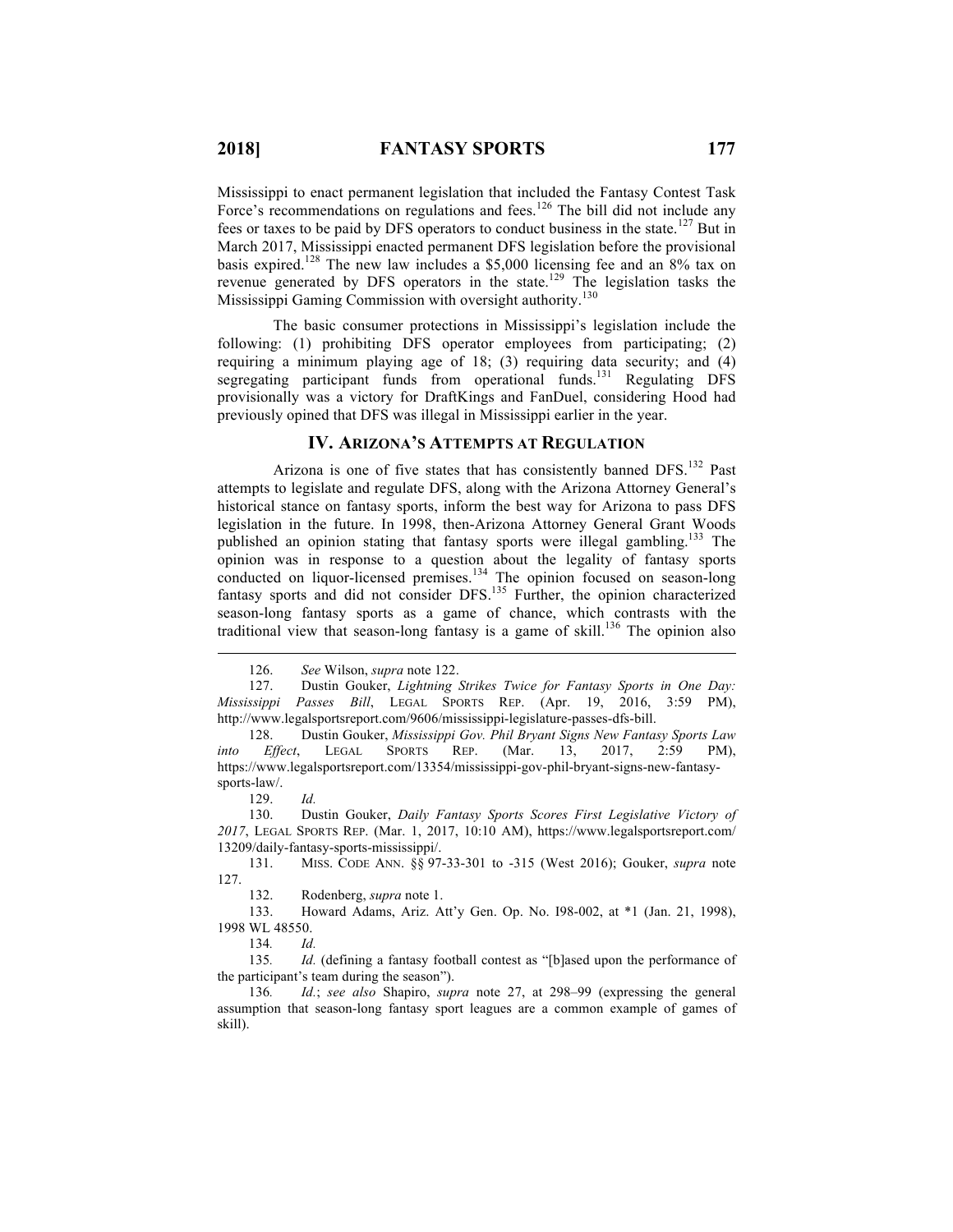stated that fantasy sports did not fall under any of the three exceptions to the general ban on gambling: the amusement-gambling exception, the regulatedgambling exception, or the social-gambling exclusion.<sup>137</sup>

Conduct falls under the amusement-gambling exclusion if it is played for entertainment and meets the following criteria: (1) the player actively participates; (2) the outcome is not in the control to any material degree of any person other (2) the outcome is not in the control to any material  $\epsilon$ .<br>than the players; (3) prizes are not offered to lure the player to participate; and (4) the contest falls within one of four specified categories including athletic events. The regulated-gambling exclusion includes "gambling conducted in accordance with a tribal–state gaming compact or otherwise in accordance with the requirements of the [Indian Gaming Regulatory Act] of 1988."<sup>139</sup> Consequently, gambling conducted under the Arizona Compact falls within the regulated gambling exception.<sup>140</sup> The social-gambling exclusion applies to gambling not conducted as a business and that involves players participating on equal terms with each other.<sup>141</sup>

In 2015, current Arizona Attorney General Mark Brnovich sent letters to DraftKings and FanDuel asking for records of any transactions with participants from Arizona.142 Brnovich also asked what steps the companies were taking to block accounts from Arizona and whether the companies were sufficiently warning Arizona participants that engaging in DFS for monetary winnings violates Arizona law.<sup>143</sup> Failing to warn Arizona consumers about the illegality of DFS could be violate the state's Consumer Fraud Act.<sup>144</sup> The New York lawsuit filed by Eric Schneiderman included documents indicating DraftKings received \$48,742 from Arizona participants in 2014.<sup>145</sup>

Several attempts by the Arizona Legislature to pass DFS legislation have been thwarted by tribal gaming interests. Other states with tribal–state gaming compacts have had similar opposition.<sup>146</sup> Arizona State Senator Adam Driggs

143*. Id.*; *see also* Fischer, *supra* note 105.

146. A pair of bills regulating DFS in Oklahoma passed committee votes in the House and Senate, but were dropped because of opposition from tribal-gaming interests.

 <sup>137.</sup> Howard Adams, *supra* note 133, at \*3–4.

<sup>138.</sup> ARIZ. REV. STAT. ANN. § 13-3301(1)(a)–(d) (2015); Howard Adams, *supra*  note 133, app. A.

<sup>139.</sup> § 13-3301(6)(a); *see* Howard Adams, *supra* note 133, at \*4.

<sup>140. § 13-3301(6)(</sup>a).

<sup>141.</sup> § 13-3301(7); *see* Howard Adams, *supra* note 133, at \*4.

<sup>142.</sup> Woodward & Adams, *supra* note 105.

<sup>144.</sup> Fischer, *supra* note 105.

<sup>145.</sup> Woodward & Adams, *supra* note 105. DraftKings found that most of the fees collected from participants initially associated with banned states actually came from participants living in other states where DFS is allowed. Curt Woodward, *DraftKings Says Most Disputed Fees Didn't Come from Banned States*, BOS. GLOBE (Nov. 28, 2015), https://www.bostonglobe.com/business/2015/11/28/draftkings-says-most-disputed-fees-didn -come-from-banned-states/Oiri7sKhgYjhOVcqQpusMO/story.html. DraftKings suggested participants may have moved, had residences in multiple states, or mistakenly filled out their registration forms. *Id.*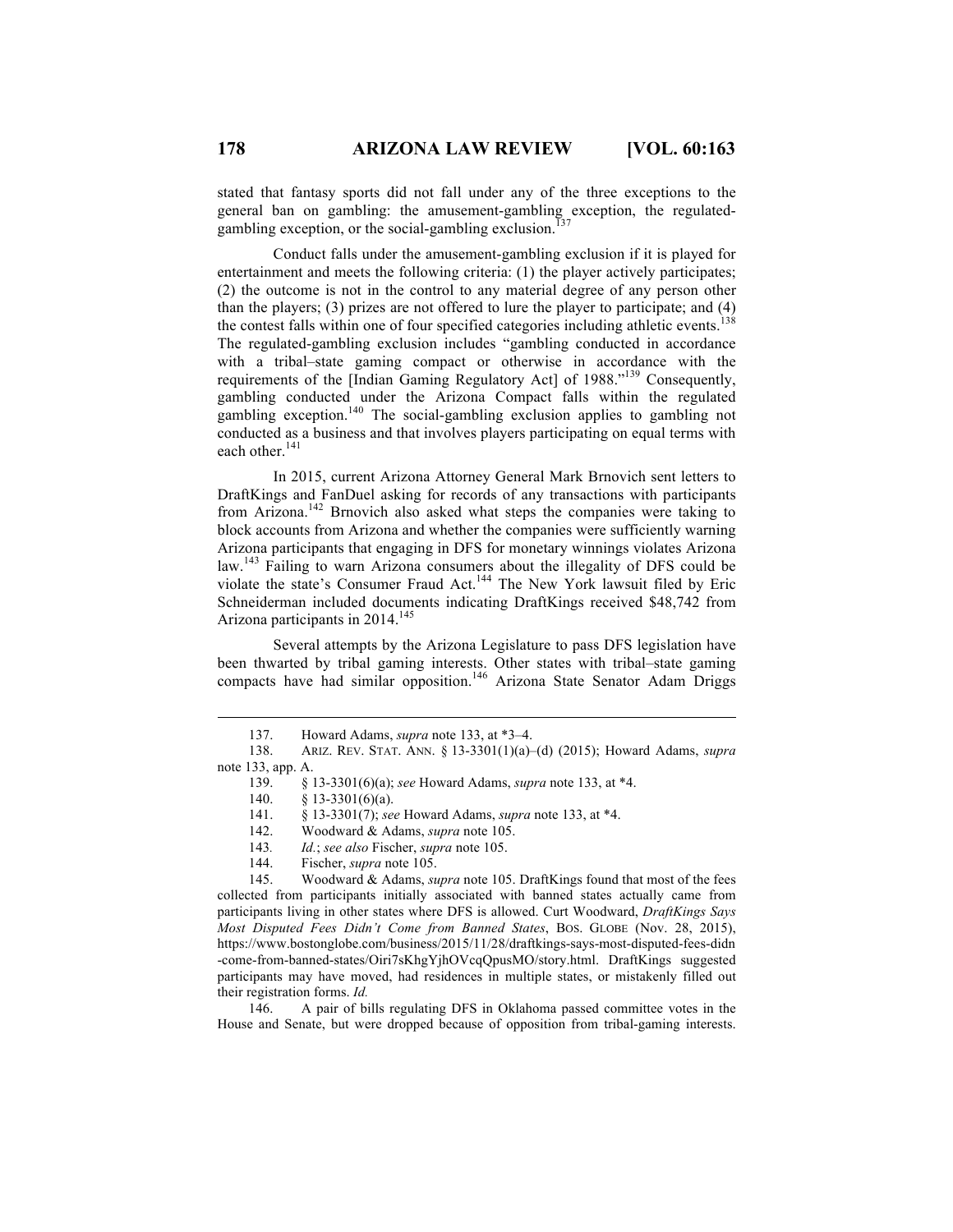thought that it was "almost embarrassing" for Arizona to be one of the few states where DFS is technically illegal.<sup>147</sup> Thus, in February 2014, Senator Driggs and 17 others sponsored S.B. 1468, which specifically aimed to define fantasy sports competitions in A.R.S.  $\S$  13-3301.<sup>148</sup> The bill would have added a definition for *fantasy competitions* to A.R.S. § 13-3301, and included fantasy competitions as an exception to the definition of *gambling*.<sup>149</sup> S.B. 1468 made it through the first and second Senate reads; passed a vote by the Senate Commerce, Energy, and Military Committee; and then finally stalled in the Rules Committee.<sup>150</sup> Initially, there was no formal opposition to the bill, but the AIGA eventually opposed it because of the potential impact on the Compact.<sup>151</sup>

The next attempt at DFS legislation in Arizona came in early 2016, when Senator Driggs introduced S.B. 1515.<sup>152</sup> Senator Driggs added a strike-everything amendment to S.B. 1515 that would have explicitly excluded fantasy-sports-league competitions from Arizona's definition of gambling.<sup>153</sup> Further, the provisions of the bill were to be conditionally repealed if they triggered the poison pill.<sup>154</sup> This bill made it through the first and second Senate reads, passed a vote by the Judiciary Committee, and then failed a vote by the Rules Committee.<sup>155</sup> Senator Driggs was the only sponsor of S.B. 1515, and the bill was met with much more formal opposition than S.B. 1468.<sup>156</sup> Thirteen representatives from various tribal gaming interests spoke out against S.B. 1515.157

147. Lee, *supra* note 4.

148. S.B. 1468, 51st Leg., 2d Reg. Sess. (Ariz. 2014), http://www.azleg.gov/legtext/51leg/2r/bills/sb1468p.pdf. For Arizona's definition of what gambling is under its criminal code, see ARIZ. REV. STAT. ANN. § 13-3301 (2015).

149. S.B. 1468, 51st Leg., 2d Reg. Sess. (Ariz. 2014), http://www.azleg.gov/ legtext/51leg/2r/bills/sb1468p.pdf.

150. *See Bill Status Inquiry,* ARIZ. STATE LEGISLATURE, https://apps.azleg.gov/ BillStatus/BillOverview?SessionID=115 [enter "1468" into Bill Number box and press "search"] (last visited Nov. 10, 2016).

151. Lee, *supra* note 4. AIGI is the Arizona Indian Gaming Association.

152. *See* Alia Beard Rau, *Bill Would Legalize Fantasy Sports in Arizona*, ARIZ. REPUBLIC (Feb. 18, 2016, 4:50 PM), http://www.azcentral.com/story/news/arizona/ politics/2016/02/18/bill-would-legalize-fantasy-sports-arizona/80564968.

153*. Id.*

154. ARIZ. STATE SENATE RES. STAFF, STRIKE EVERYTHING AMENDMENT TO S.B. 1515, RELATING TO FANTASY SPORTS LEAGUE COMPETITIONS; DEFINITIONS 1 (Feb. 22, 2016), https://apps.azleg.gov/BillStatus/GetDocumentPdf/441329.

155*. Bill Status Inquiry*, ARIZ. STATE LEGISLATURE, https://apps.azleg.gov/ BillStatus/BillOverview?SessionID=115 [enter "1515" into Bill Number box and press "search"] (last visited Nov. 10, 2016).

156*. See id.*

157*. See id.*

Gouker, *supra* note 16. Similar stances have been taken by tribal-gaming interests in California, Florida, and Wisconsin. *Id.*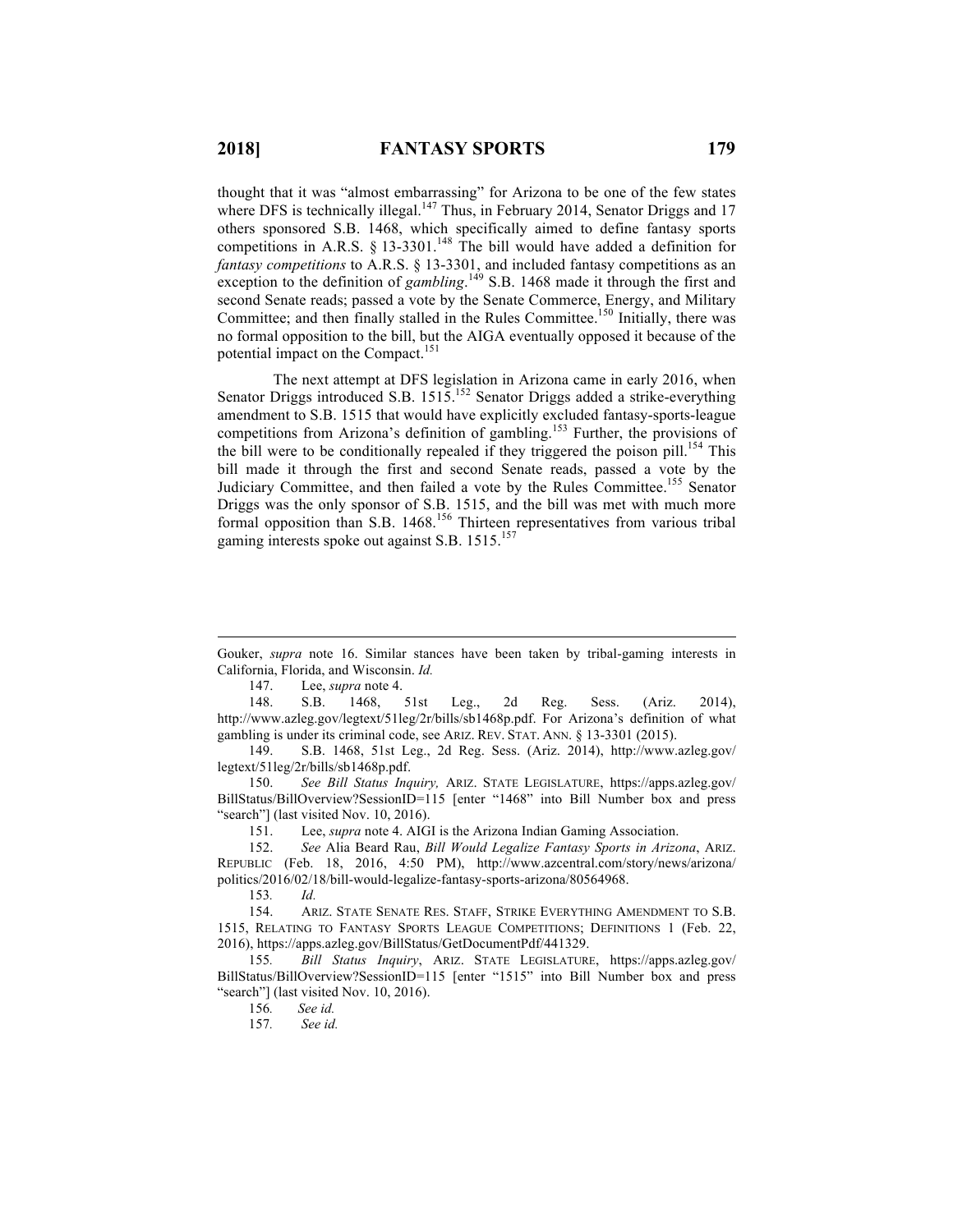The bill included several legislative findings that defined the scope of the bill and helped clarify why the Senate was seeking to introduce DFS legislation.<sup>158</sup> First, the legislature defined *fantasy-sports-league competition* similarly to S.B. 1468.<sup>159</sup> Second, the legislature noted that UIGEA expressly exempted fantasysports-league competition from the definition of *bet or wager*. <sup>160</sup> Third, the legislature noted that millions of Americans play fantasy sports and most states allow it.<sup>161</sup> Fourth, the legislature found that fantasy-sports-league competitions have been played in Arizona since the  $1990s$ .<sup>162</sup> The findings went on to say that the legislature has never categorized fantasy sports as gambling, and that fantasysports-league competitions would be subject to significant regulation if fantasy sports were gambling.<sup>163</sup> Fifth, it noted the legal confusion around fantasy sports in Arizona, and how this confusion has deprived Arizona of business opportunities, business investment, and tax revenue.<sup>164</sup> Sixth, the legislature addressed the 1998 Arizona Attorney General advisory opinion finding fantasy sports to be illegal gambling.<sup>165</sup> The legislative findings stated that an attorney-general advisory opinion is not law, and the opinion did not reflect the intent of the legislature.<sup>166</sup> Last, the findings stated that fantasy leagues should operate within an appropriate consumer protection regulatory framework.<sup>167</sup> Following the failure of S.B. 1515, no legislation regarding DFS is currently being considered by the Arizona State Legislature. Unlike S.B. 1515, the legislation proposed later in this Note specifies appropriate consumer protections and addresses tribal concerns.<sup>168</sup>

Although Colorado's consideration of tribal–state gaming compacts put it in a similar position as Arizona, Colorado's compacts are much less restrictive on the state. Although the exact reasons for this are unclear, the tribes in Arizona may have been able to negotiate for the poison-pill provision because the state shares in the revenues the tribes make from gaming. There are 21 tribes in Arizona that have a gaming compact with the state, and only 2 tribes in Colorado with a compact.<sup>169</sup> Also, the tribal gaming operations in Arizona are much larger than those in Colorado, creating a better opportunity for Arizona to share in the revenues.<sup>170</sup>

164. *Id.*

166*. Id.*

168*. See infra* Section V.B.

169*. See Tribal–State Compacts*, *supra* note 6; *Tribal Casinos in Colorado*, *supra* note 110.

170. *Compare Tribal Contributions*, ARIZ. DEP'T OF GAMING, http://www.gaming.az.gov/tribal-gaming/tribal-contributions (last visited Jan. 20, 2017) ("[Arizona] [t]ribes have contributed nearly \$1 billion since the Compacts went into effect in 2003."), *with Tribal Casinos in Colorado*, *supra* note 110 ("[A]n annual average of \$29.0

 <sup>158.</sup> Committee on Judiciary Senate Amendments to S.B. 1515, 52nd Leg., 2d Reg. Sess., at 7–9 (Ariz. 2016), https://apps.azleg.gov/BillStatus/GetDocumentPdf/437714. 159*. See id.* at 7.

<sup>160</sup>*. Id.* at 8.

<sup>161</sup>*. Id.*

<sup>162</sup>*. Id.*

<sup>163</sup>*. Id.*

<sup>165</sup>*. Id.*

<sup>167</sup>*. Id.* at 9.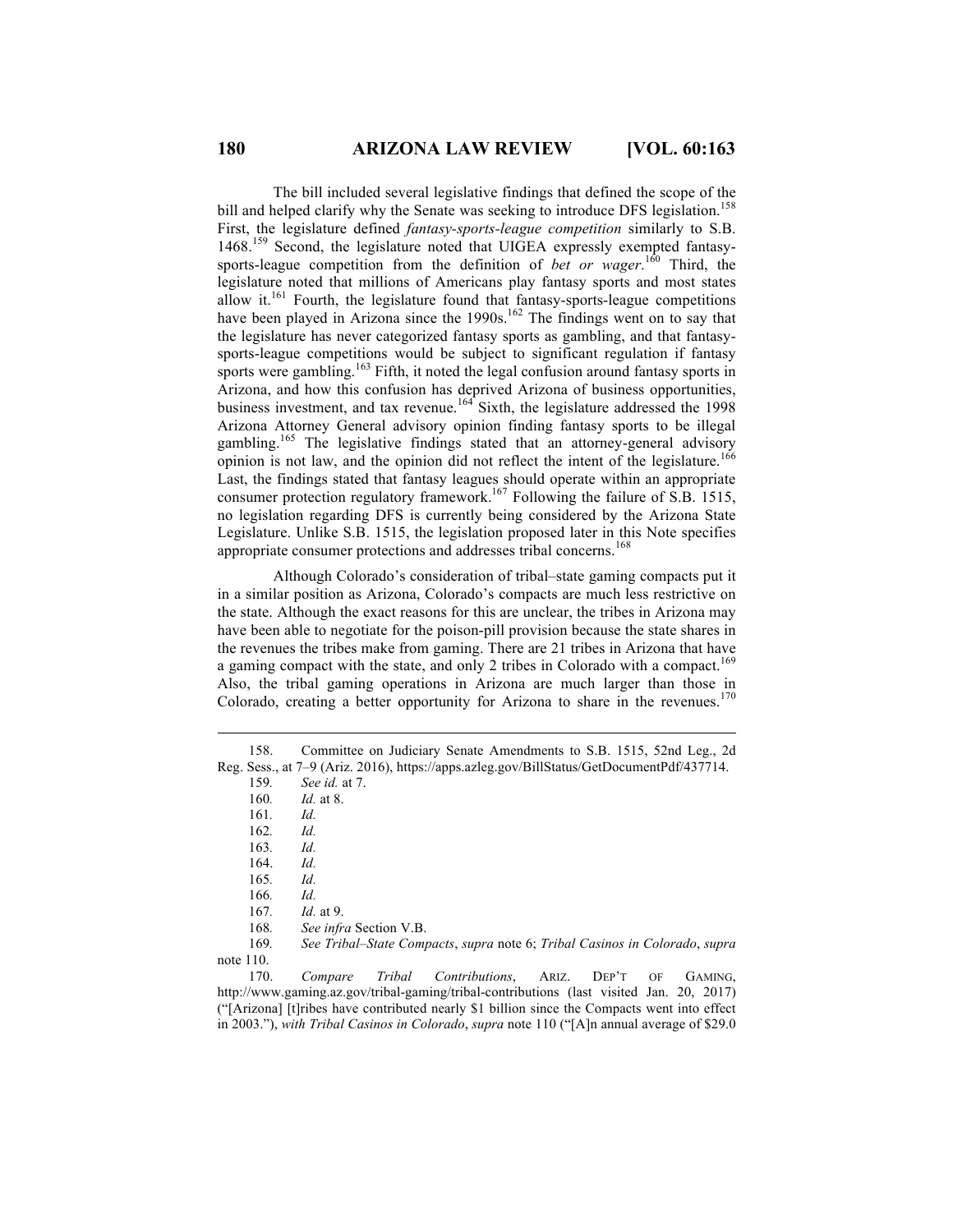Arizona receives over \$100 million in shared revenues from tribal gaming annually, while the total economic impact of tribal gaming in Colorado is around \$30 million annually.<sup>171</sup>

# **V. RESOLUTION OF THE STATUS OF DAILY FANTASY SPORTS IN ARIZONA**

It's hard to ignore the popularity of fantasy sports among sports fans in the United States. DraftKings and FanDuel commercials and advertisements seem to be lurking around every sporting event.<sup>172</sup> In 2015, the Fantasy Sports Trade Association estimated that 51.8 million people in the United States and Canada played season-long fantasy sports, with a smaller subset playing the more recently created DFS.<sup>173</sup> The demand for DFS in Arizona creates an opportunity for both the state and the Native American tribes in Arizona. Passing DFS legislation in Arizona does not have to be detrimental to the tribes. Instead, the best resolution for DFS in Arizona will be a win–win situation for both the state and the tribes. Using past unsuccessful Arizona attempts at DFS legislation, successful legislation passed by other states, and the Arizona Compact will help inform a successful DFS bill in Arizona.

#### *A. Arizona Tribal–State Compact*

The IGRA requires states to negotiate in good faith with Native American tribes to conduct Class III gaming.<sup>174</sup> The content of gambling compacts vary from state to state and can vary from tribe to tribe.<sup>175</sup> Arizona voters passed the current Arizona Tribal–State Compact in 2002.<sup>176</sup> At the time, the state and 21 tribes entered into the Compact.<sup>177</sup> The poison-pill provision of the Compact is set forth in Section 3(h) and reads as follows:

> If, on or after May 1, 2002, State law changes or is interpreted in a final judgment of a court of competent jurisdiction or in a final order of a State administrative agency to permit either a Person or entity other than an Indian tribe to operate Gaming Devices; any form of

million and \$33.3 million circulated in the Colorado economy from 1995-1999 as a result of the two casino operations.").

<sup>171.</sup> *See Tribal Contributions from Gaming Revenue to the State, Cities, Towns, & Counties*, ARIZONA DEP'T OF GAMING (Nov. 3, 2016), https://gaming.az.gov/sites/ default/files/Cumulative%20TC%20amts%20-%20States%20F Y 2018%20- %202nd%20QTR.pdf; *Tribal Casinos in Colorado*, *supra* note 110.

<sup>172.</sup> In the summer of 2015, DraftKings and FanDuel spent more than \$750 million on advertising, with a DFS commercial airing every 90 seconds on television. Van Natta Jr., *supra* note 25.

<sup>173.</sup> Darren Heitner, *The Hyper Growth of Daily Fantasy Sports is Going to Change Our Culture and Our Laws*, FORBES (Sept. 16, 2015), http://www.forbes.com/ sites/darrenheitner/2015/09/16/the-hyper-growth-of-daily-fantasy-sports-is-going-tochange-our-culture-and-our-laws/#1b646e5e5f25.

<sup>174</sup>*. Tribal–State Compacts*, *supra* note 6.

<sup>175</sup>*. Id.*

<sup>176</sup>*. Id.*

<sup>177</sup>*. See id.*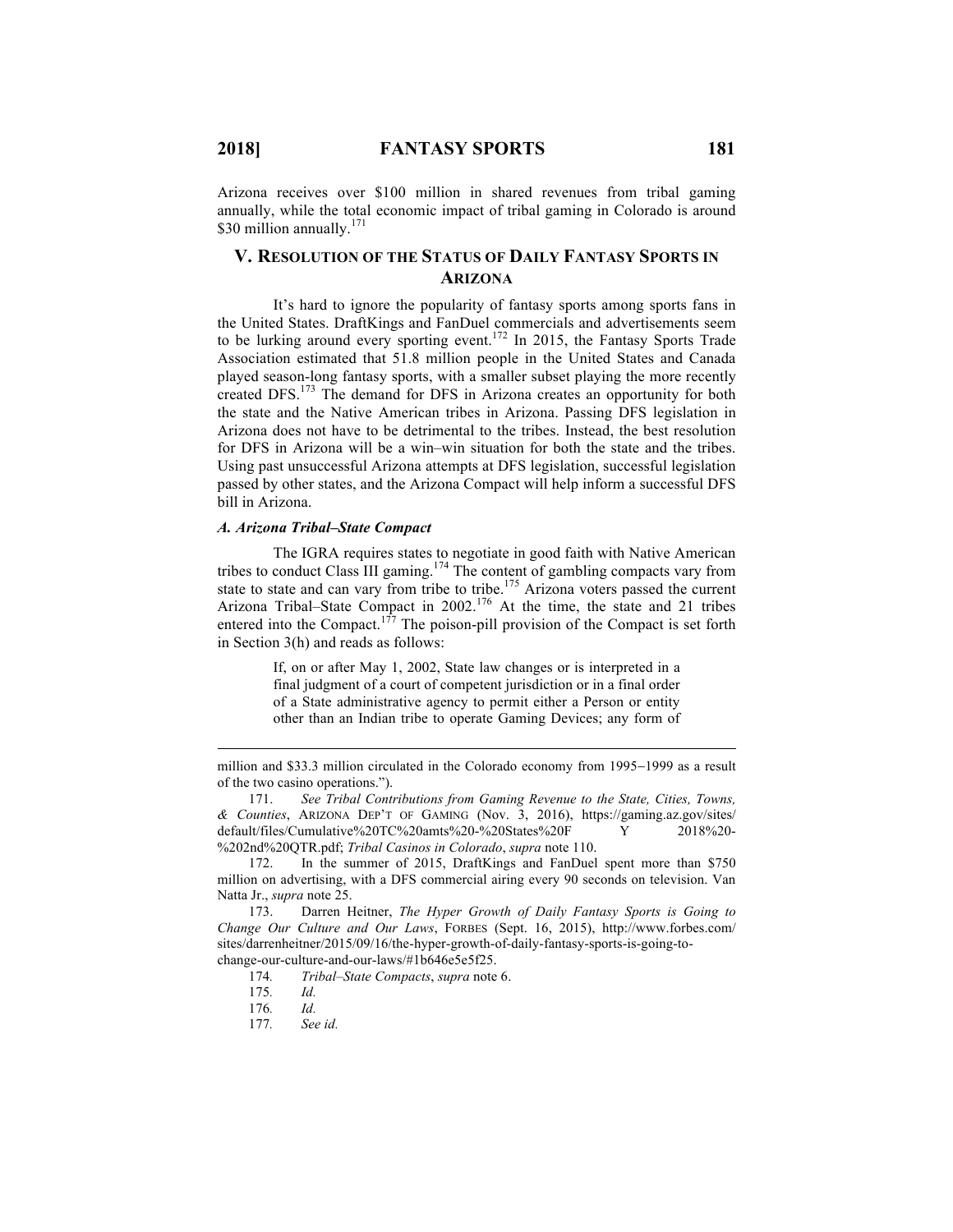Class III [g]aming ... that is not authorized under this Compact . . . then, upon the effective date of such State law, final judgment, or final order: (A) [t]he Tribe shall be authorized under this Compact to operate Class III Gaming Devices without limitations . . . and without the need to amend this Compact (B) [t]he Tribe shall be authorized under this Compact to operate table games, without limitations . . . and without the need to amend this Compact . . . and (C) . . . the Tribe's obligation under Section 12 to make contributions to the State shall be immediately reduced . . . .<sup>178</sup>

Under the Compact, tribes contribute 1%–8% of their revenue each year to the state, cities, towns, and counties.<sup>179</sup> In the current Compact's first 11 years, tribes have contributed nearly  $$1$  billion.<sup>180</sup> Tribes distribute 12% of the contributions "to the cities, towns, and counties of their choosing for community services and public safety programs for local governments."<sup>181</sup> The remaining 88% of the contributions go to the Arizona Benefits Fund on a quarterly basis.<sup>182</sup> The Arizona Benefits Fund provides funding for the Arizona Department of Gaming, the Office of Problem Gambling, instructional improvement for schools, trauma and emergency care, Arizona tourism, and wildlife conservation.<sup>183</sup>

The AIGA says that this funding will "all but disappear" if DFS is legalized in Arizona because the legalization would trigger the poison pill in the Compact.<sup>184</sup> If the poison pill is triggered, tribes in Arizona would only be obligated to contribute 0.75% of the Class III Net Win, versus the current 1%–8% contribution.<sup>185</sup> Further, the AIGA states that "Arizona risks all of this to legalize a multibillion-dollar commercial gambling industry that will share no revenues with the state."<sup>186</sup> However, as we have seen with other states' successful DFS legislation, DraftKings and FanDuel are willing to contribute a share of their revenues to operate with legal clarity in a given state.<sup>187</sup> The AIGA also claims that it is definitive that legalizing DFS would trigger the poison pill.<sup>188</sup> This is not necessarily true, and the National Indian Gaming Commission has not opined whether DFS would be considered Class III gaming.<sup>189</sup>

<sup>178.</sup> ARIZ. TRIBAL–STATE COMPACT  $\S 3(h)(1)(A)$ –(C) (2003), https://gaming.az.gov/sites/default/files/documents/files/compact.final\_.pdf.

<sup>179</sup>*. Tribal Contributions*, *supra* note 170; *see also supra* note 4 and accompanying text.

<sup>180</sup>*. Tribal Contributions*, *supra* note 170.

<sup>181</sup>*. Id.*

<sup>182</sup>*. Id.*

<sup>183</sup>*. Id.*

<sup>184</sup>*. Protect Our Compacts*, *supra* note 13.

<sup>185.</sup> ARIZ. TRIBAL–STATE COMPACT  $\S 3(h)(1)(C)$  (2003), https://gaming.az.gov/sites/default/files/documents/files/compact.final\_.pdf.

<sup>186</sup>*. Protect Our Compacts*, *supra* note 13.

<sup>187</sup>*. See, e.g.*, N.Y. RAC. PARI-MUT. WAG. & BREED. LAW § 1407 (McKinney

<sup>2016);</sup> COLO. REV. STAT. ANN. § 12-15.5-105 (West 2016).

<sup>188</sup>*. Protect Our Compacts*, *supra* note 13.

<sup>189</sup>*. See supra* note 24 and accompanying text.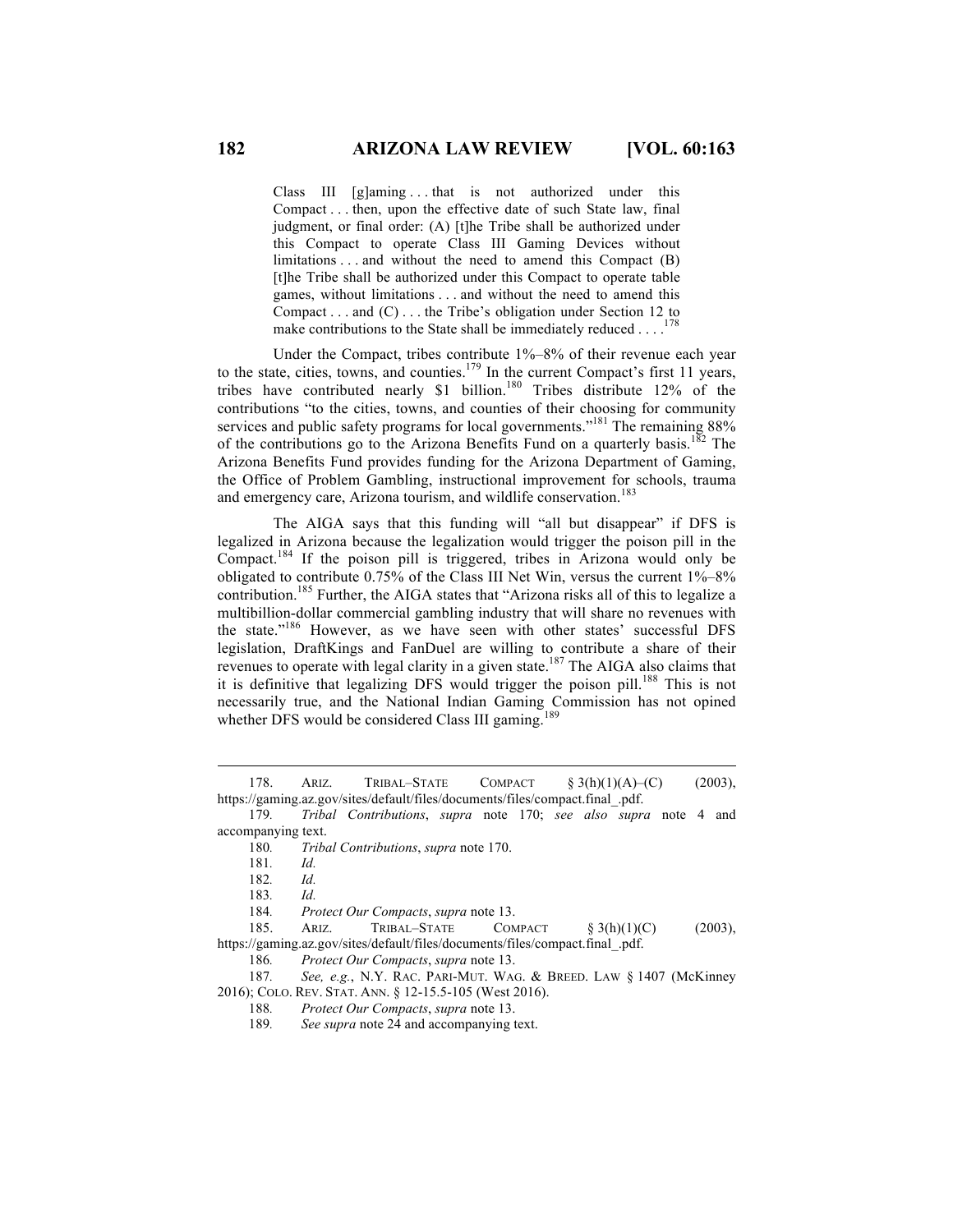Although it is likely DFS would be Class III gaming, an argument can be made that DFS is not gaming at all. <sup>190</sup> The difficult distinction between games of skill and chance is critical and one that has led to varying interpretations in different states.<sup>191</sup> The 1998 Arizona Attorney General Opinion concluding that fantasy sports were illegal gambling was decided when fantasy sports were not as mainstream, and the opinion did not consider DFS.<sup>192</sup> The study estimating that 91% of winnings were collected by 1.3% of daily fantasy baseball participants is far from a normal distribution expected from a game of chance.<sup>193</sup> Further, the Arizona Legislature's findings in S.B. 1515 noted that the legislature has never considered fantasy sports as gambling.<sup>194</sup>

Arizona legalization and regulation of DFS does not need to jeopardize the well-intended policies underlying the Compact's "mutually beneficial and well-regulated gaming system."<sup>195</sup> The AIGA is concerned that tribal infrastructure and over 15,000 jobs employing non-tribal and tribal employees would be lost after DFS legislation.<sup>196</sup> Allowing DFS to operate in Arizona would add to the current gaming landscape that is exclusive to tribal land. Additionally, New York Attorney General Eric Schneiderman found that DraftKings received \$48,742 from Arizona participants in  $2014$ <sup>197</sup>. This shows that despite the current ban on fantasy sports in Arizona, Arizona citizens are still playing. Explicitly allowing DFS in Arizona would likely increase the number of Arizona participants and allow the state to regulate the industry. The AIGA has also expressed a concern that DFS operators would be "in Arizona without oversight, regulation, or rules."<sup>198</sup> However, a successful DFS bill in Arizona would need to contain consumer protection safeguards like those found in other states' successful DFS legislation. In addition, the AIGA's concerns over DFS operators not having to pay tax revenues are easily addressed by the Arizona Legislature in a DFS bill.<sup>199</sup>

#### *B. Proposal for Daily-Fantasy-Sports Legislation in Arizona*

It is important for Arizona to legalize and regulate DFS. Failure to legalize is depriving the state's economy of revenue and holding back Arizona citizens from participating in DFS contests that are explicitly legal in many states across the country. Additionally, DFS regulation is needed to ensure appropriate consumer protections are in place. New York, Colorado, and Mississippi all have good examples of what it takes to create a successful DFS bill that comports with tribal interests. The tribes in Arizona and the AIGA have a vested interest in the outcome of any proposed legislation regarding DFS. Therefore, Arizona's

 <sup>190</sup>*. See supra* note 24 and accompanying text.

<sup>191.</sup> Shapiro, *supra* note 27, at 299–301.

<sup>192.</sup> Howard Adams, *supra* note 133, at \*4.

<sup>193.</sup> Shapiro, *supra* note 27, at 299.

<sup>194.</sup> Committee on Judiciary Senate Amendments to S.B. 1515, 52nd Leg., 2d Reg. Sess., at 8 (Ariz. 2016).

<sup>195</sup>*. Protect Our Compacts*, *supra* note 13.

<sup>196</sup>*. Id.*

<sup>197</sup>*. See* Woodward & Adams, *supra* note 105.

<sup>198</sup>*. Protect Our Compacts*, *supra* note 13.

<sup>199</sup>*. See id.*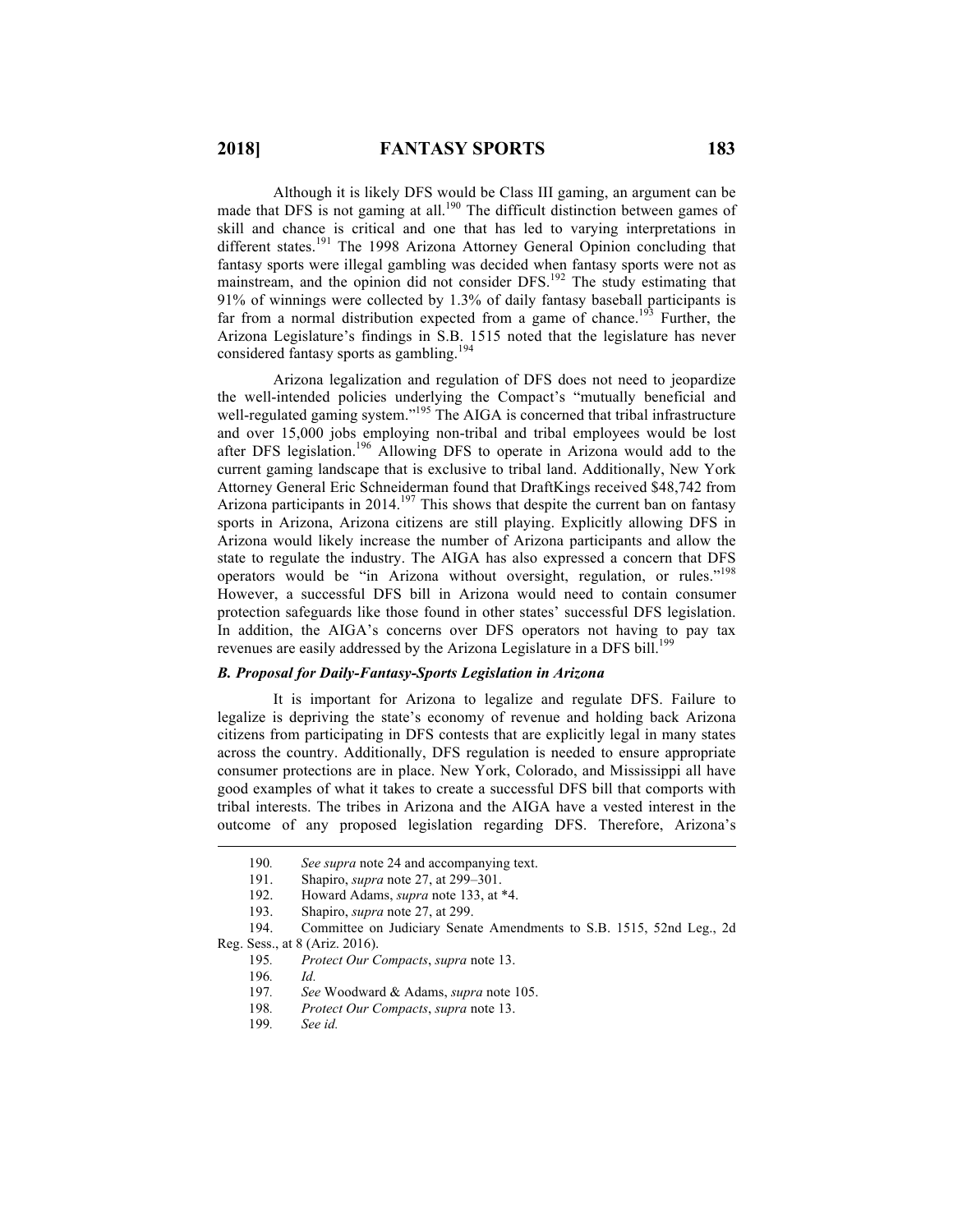legislature must consider tribal interests to ensure the success of a DFS bill. Also, the legislature must address any potential impact on the Compact. With these considerations in mind, the remainder of this Part will provide recommendations for successful DFS legislation in Arizona.

Arizona's legislation should carefully define DFS when exempting it from illegal gambling. *Fantasy contests* is too vague and is likely to result in flawed policy.<sup>200</sup> A broad and vague definition will make it more likely that operators will push the outer limits of the definition.<sup>201</sup> Arizona's two attempts at DFS legislation included the descriptions *fantasy competitions* and *fantasy-sportsleague competition*. <sup>202</sup> Either description would be acceptable if the scope makes it clear that the legislation narrowly applies to DFS contests alone.

In addition, Arizona's DFS legislation should mandate a licensing fee and a tax on revenues for DFS operators to conduct business in the state. For the licensing fee, a distinction should be drawn between large and small DFS operators. Colorado defined *small DFS operators* as DFS sites with less than 7,500 in-state participants.<sup>203</sup> For example, large DFS operators would pay a one-time fee of \$50,000 to be licensed in Arizona, while small DFS operators would register with the state for no charge. This would enable smaller DFS operators to conduct business in the state and provide competition to companies like DraftKings and FanDuel. This competition could further consumer protection in the state.

The tax on revenues can be modeled after New York's DFS legislation. In New York, registrants are taxed at a rate of 15% of their DFS gross revenue generated in the state and an additional  $0.5\%$  annually.<sup>204</sup> The funds generated through taxes and licensing fees can go to the state and municipalities, the Arizona Benefits Fund, and the tribes. The licensing fees and taxes paid by DFS operators will be a new source of revenue for the state. This could create an incentive for tribes and the state to amend the Compact to exclude DFS from triggering the poison pill. As consideration for the amendment, the state and tribes could then have a separate agreement giving the tribes a percentage of the fees the state receives from the regulation of DFS operators. Alternatively, even if the poison pill is triggered, the state would still receive the reduced contribution from the tribes in addition to the new funds being collected from the DFS operators. This reduced contribution is not the ideal option. Rather, the best solution for Arizona is to enact legislation that will not trigger the poison pill.

The Arizona Legislature should also include a provision that repeals the DFS legislation if a court determines the poison pill of the Compact is triggered.

204. N.Y. RAC. PARI-MUT. WAG. & BREED. LAW § 1407 (McKinney 2016).

 <sup>200.</sup> Chris Grove, *States Passing Daily Fantasy Sports Bills May be Authorizing Far More Sports Betting Than They Realize*, LEGAL SPORTS REP. (Feb. 19, 2016), http://www.legalsportsreport.com/8421/dfs-bills-authorize-sports-betting/. Fantasy contests could possibly include award shows, political debates, and spelling bees. *Id.*

<sup>201</sup>*. Id.*

<sup>202.</sup> S.B. 1468, 51st Leg., 2d Reg. Sess., at 2 (Ariz. 2014); Committee on Judiciary Senate Amendments to S.B. 1515, 52nd Leg., 2d Reg. Sess., at 7 (Ariz. 2016).

<sup>203</sup>*.* Gouker, *supra* note 103.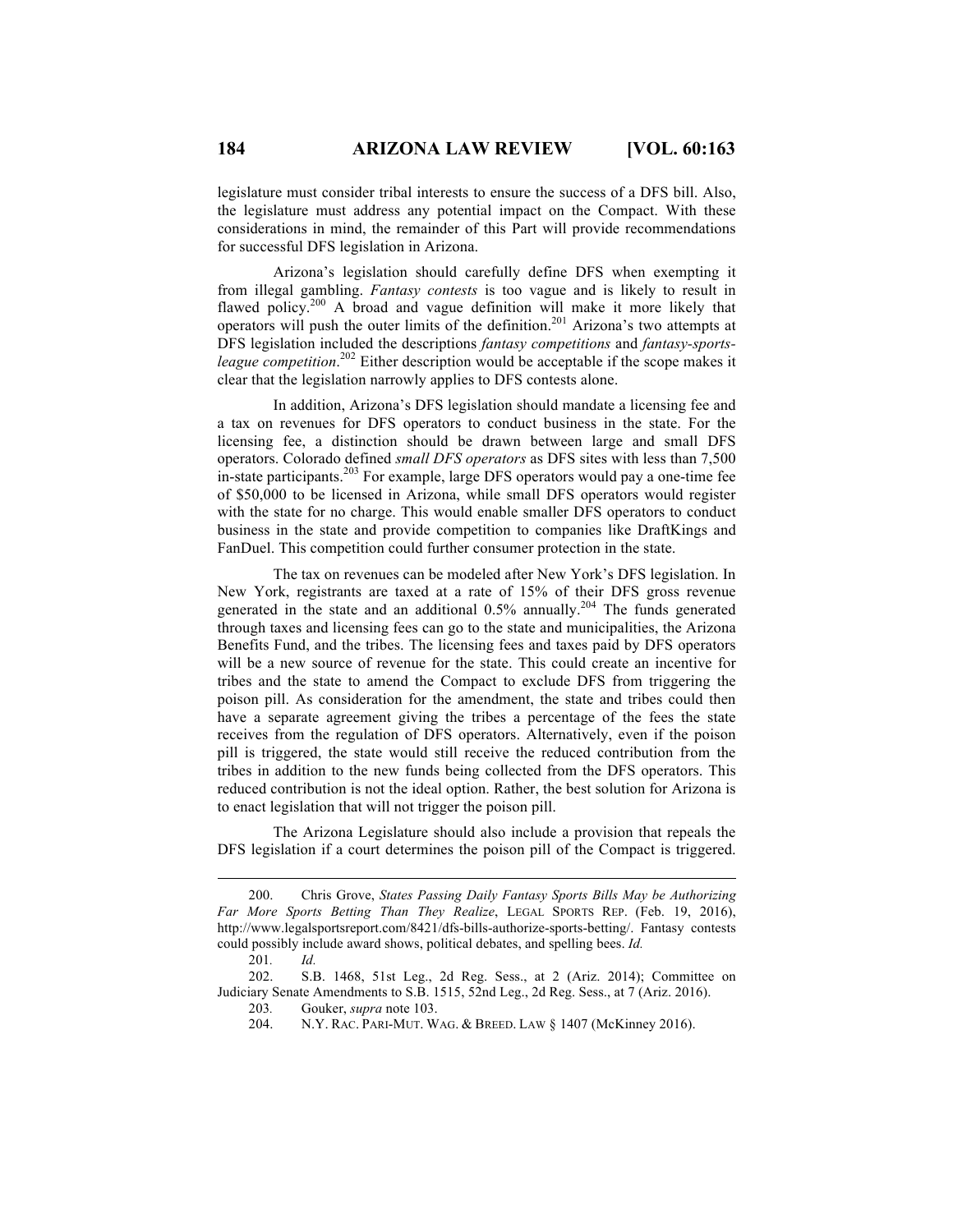Arizona's second attempt at DFS legislation, S.B. 1515, included a conditional repeal of the provisions if it triggered the poison pill.<sup>205</sup> This would allow DFS legislation the opportunity to be successful in Arizona while lessening the risk of losing the current revenue sharing under the Compact. Further, Mississippi successfully legalized and regulated DFS on a provisional basis. Mississippi's bill created a task force to review the DFS industry and suggest more comprehensive regulations.<sup>206</sup> Arizona could use Mississippi as a model: the bill would automatically repeal itself after a defined period and allow the task force to recommend regulations that would work specifically for Arizona. The task force would be able to observe how the DFS bill affects the Compact and the Arizona economy, allowing the task force to propose permanent solutions.

Moreover, it is crucial to include appropriate consumer protections in the Arizona DFS legislation. Mississippi's bill lends some insight. Mississippi's safeguards included the following: (1) not allowing employees of DFS operators to participate; (2) a minimum playing age of  $18$ ; (3) consumer data security; and (4) participant,  $(z)$  a minimum praying uge of 10,  $(z)$  consumer usin because,  $z_{07}$   $(z)$ ,  $z_{08}$   $(z)$   $z_{08}$   $(z)$   $z_{08}$   $(z)$   $z_{08}$   $(z)$   $z_{08}$   $(z)$   $z_{08}$   $(z)$   $z_{08}$   $(z)$   $z_{08}$   $(z)$   $z_{08}$   $(z)$   $z_{08}$   $(z)$   $z$ implement additional consumer protections found in New York's legislation, including the following: (1) eliminating inaccurate or misleading advertising about the chances of winning; (2) identifying all highly experienced participants; and (3) listing information concerning assistance for compulsive play on operators' websites.<sup>208</sup> These consumer protections will ensure that Arizona citizens are not exploited and should help quell some of the AIGA's fears about DFS operators conducting business in Arizona without consumer protection.

Arizona should follow the lead of New York, Colorado, and Mississippi by tasking a state governing body with regulatory oversight of DFS operators. New York's legislation created a regulatory framework for the New York State Gaming Commission's oversight of DFS.<sup>209</sup> Colorado tasked the Division of Professions and Occupations in the Department of Regulatory Agencies to oversee DFS operators.<sup>210</sup> Arizona should task the regulatory oversight of DFS operators to the Arizona Department of Gaming. The Arizona Department of Gaming currently regulates tribal gaming, pari-mutuel racing and wagering, and boxing and mixed

 <sup>205.</sup> Ariz. State Senate, *Strike Everything Amendment to S.B. 1515, Relating to Fantasy Sports League Competitions; Definitions*, 52nd Leg., 2d Reg. Sess., at 9 (Feb. 22, 2016).

<sup>206</sup>*.* Gouker, *supra* note 124.

<sup>207</sup>*.* Gouker, *supra* note 127; MISS. CODE ANN. §§ 97-33-301 to -315 (West 2016).

<sup>208.</sup> N.Y. RAC. PARI-MUT. WAG. & BREED. LAW § 1404 (McKinney 2016).

<sup>209</sup>*. Interactive Fantasy Sports*, *supra* note 91. Similarly, Mississippi tasked the Mississippi Gaming Commission with regulatory oversight. *See supra* note 130.

<sup>210.</sup> *Office of Fantasy Contest Operator Registration and Licensure: Program Information*, COLO. DEP'T OF REGULATORY AGENCIES, https://www.colorado.gov/ pacific/dora/Fantasy Contests Program Info (last visited Jan. 21, 2017).